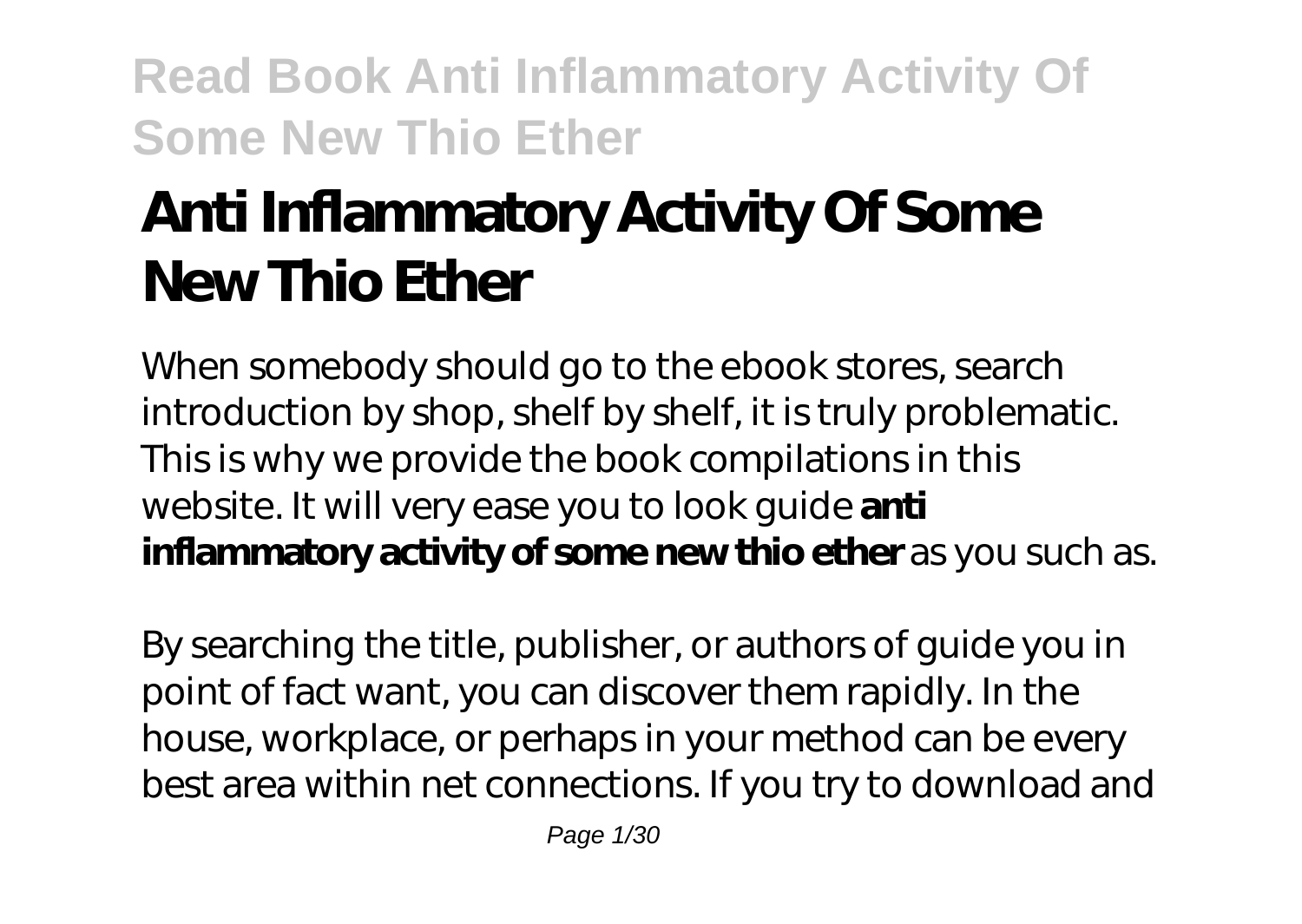install the anti inflammatory activity of some new thio ether, it is agreed simple then, in the past currently we extend the partner to purchase and create bargains to download and install anti inflammatory activity of some new thio ether thus simple!

*MSСs anti-inflammatory activity in rats cytokines - Video abstract [ID 256932]* Anti-inflammatory activity of Artemesia afra in RAW 264.7 macrophages To study anti-inflammatory activity using carrageenan induced paw edema method by Ex-Pharm software *9 Anti-Inflammatory Foods backed by Science* **Anti-Inflammation Diet \u0026 Recipe Book Review** Top 18 ANTI-INFLAMMATORY Foods | WHAT TO EAT To Reduce Inflammation The Anti-Inflammation Cookbook | Page 2/30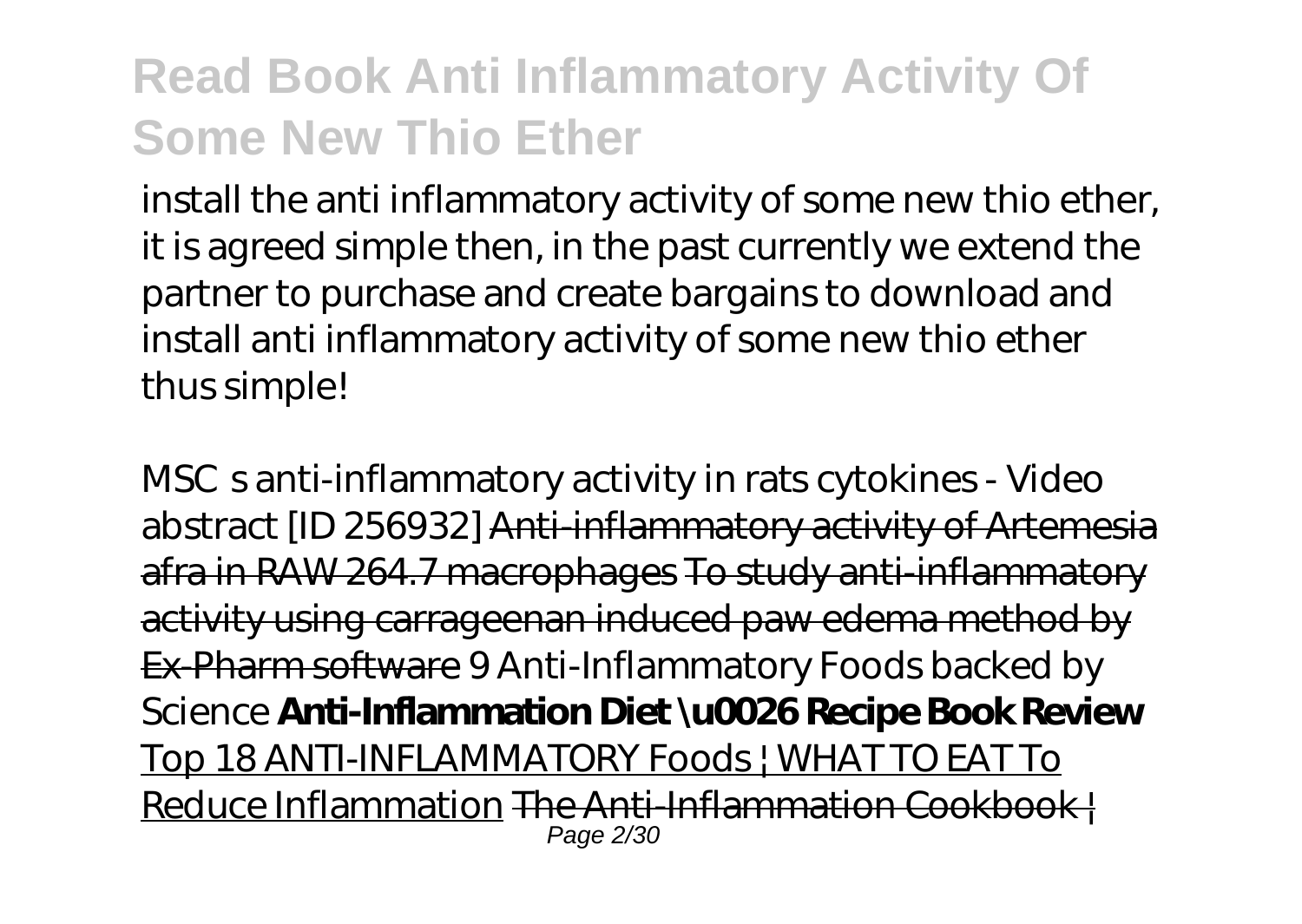Amanda Haas | Talks at Google 10 Foods That Cause Inflammation (Avoid These) Anti-Inflammatory Diet Tips From Dr. Andrew Weil *The BEST Anti-Inflammatory Foods At The Grocery Store...And What To Avoid! 5-Day Anti-Inflammatory Diet Meal Plan* Inflammation = Evaluation of Antiinflammatory Drugs by Plethysmograph (HINDI) Top 15 Anti-Inflammatory Foods

24 ANTI INFLAMMATORY FOODS with CRAZY Powerful Healings Benefits**5 Ways to Prevent Chronic Inflammation // SPARTAN HEALTH ep 007** Reduce Inflammation with 5 Foods! Natural Anti-Inflammatories- Thomas DeLauer Breakfast Anti-Inflammatory Style \"Nutrition to Fight Inflammation\" Presented by Lara Rondinelli-Hamilton, RD, <del>LDN, CDE</del> Anti-Inflammatory Foods: 3 Foods That Reduce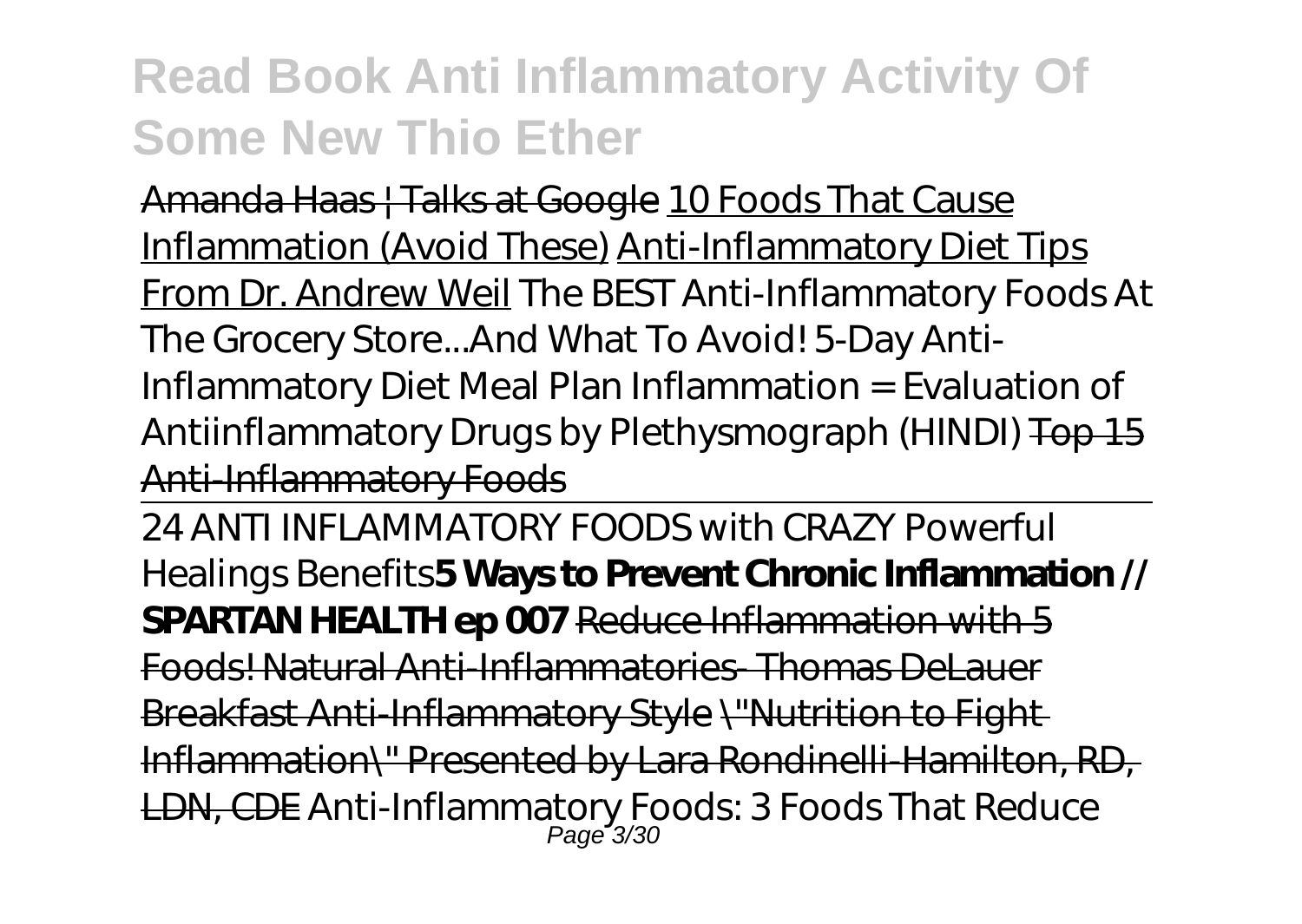#### Inflammation, Plus Recipes | Turmeric *The best antiinflammatory foods*

ANTI-INFLAMMATORY FOODS | what I eat every week<sup>17</sup> Foods That Cause Inflammation 15 Best Anti-inflammatory Foods on the Planet | Foods High in Anti-oxidants Anti Inflammatory Diet - A Wellstar Presentation Carrageenan Induced Rat Paw Edema Assay | Anti-Inflammatory Assay and Techniques | Lecture 14 3 Anti-inflammatory Herbs and spices Anti-inflammatory Life is a Bowl of Cherries 10 Experimental Treatments Anti inflammatory Agents The anti-inflammatory diet interview with Dorothy Calimeris 23 Years in the Zone: Journalist and Author Gary Taubes Interviews Dr. Barry Sears Anti Inflammatory Activity Of Some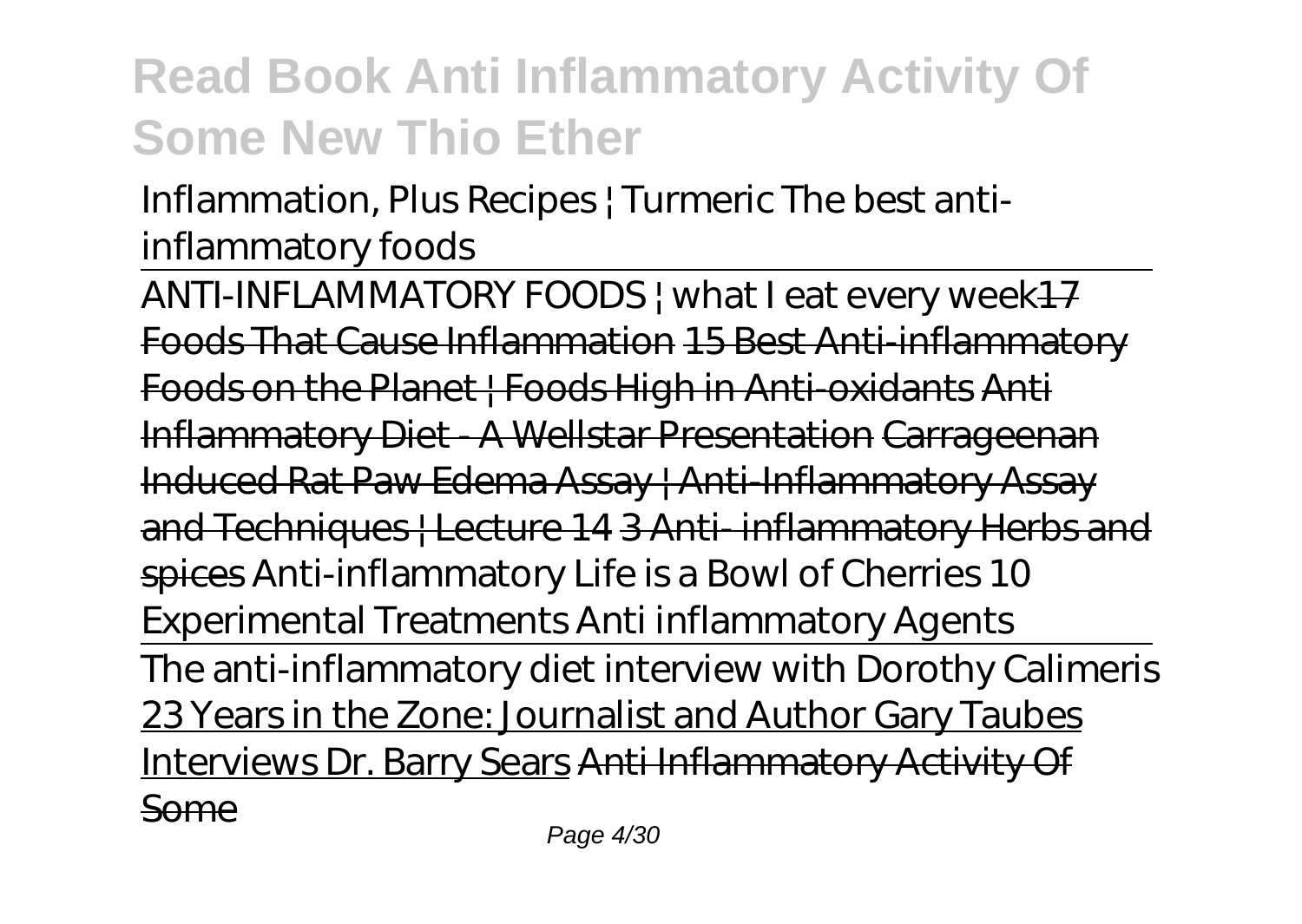The anti-inflammatory activity of -MSH includes immunomodulatory effects on several resident skin cells and antifibrogenic effects mediated via MC1R that is expressed by dermal fibroblasts.

#### Antiinflammatory Activity - an overview | ScienceDirect **Topics**

Essential oils are use in this medicine to treat many diseases. In a review of the last five years it was found that several essential oils with anti-inflammatory activity were isolated from 43 plants. In some cases, oils of the same genus but different species have this activity, such as the essential oils obtained from three species of genus Origanum, as well as three oils from three species of the Citrus genus, and three Page 5/30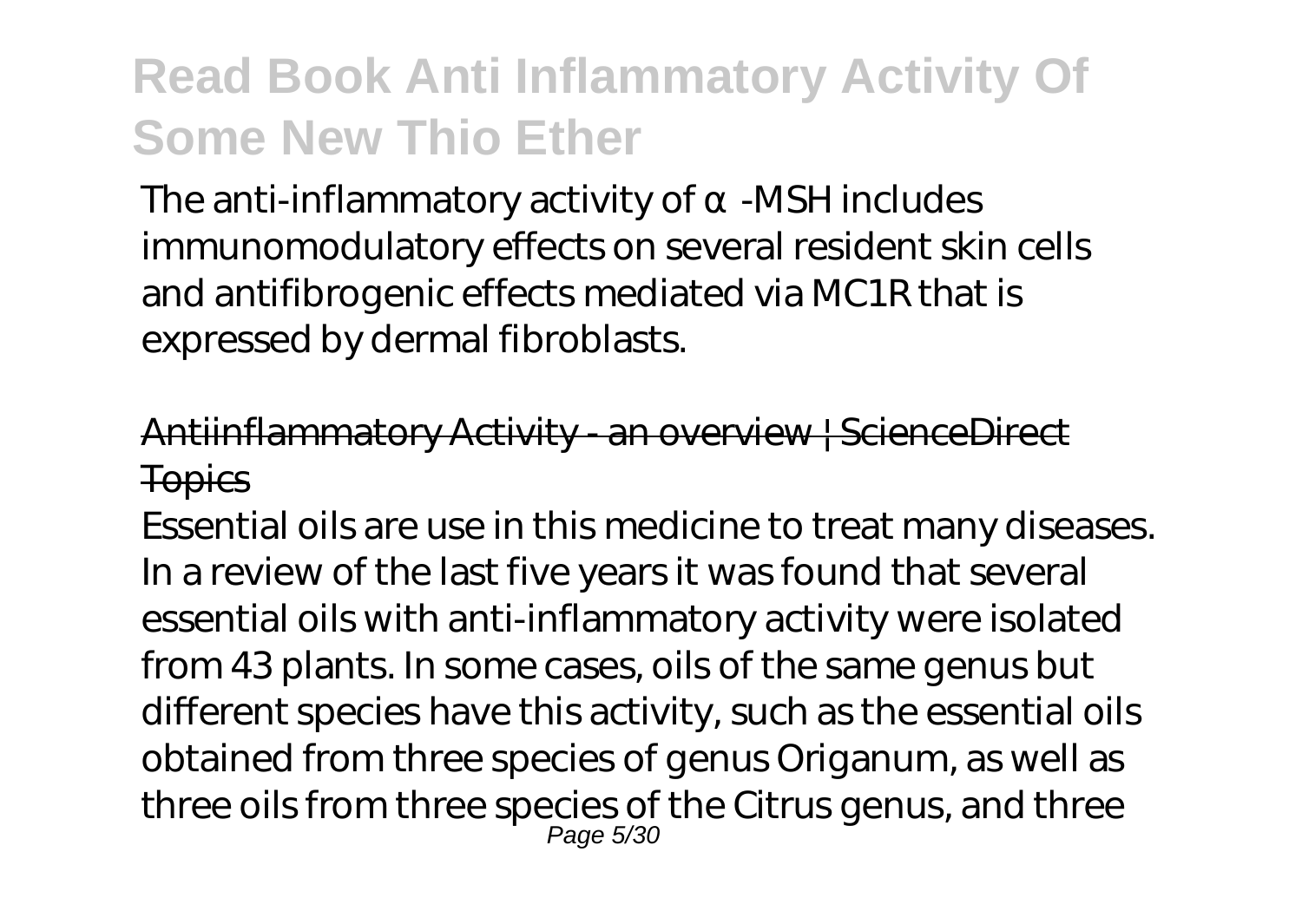from the Pimpinella genus.

Anti-inflammatory Activity of Some Essential Oils: Journal ... In the present study, some naphthalene derivatives have been synthesized by incorporating azetidinyl and thiazolidinyl moieties at its - or -positions such as -(3chloro-2-oxo-4-substituted)aryl-1-azetidinyl)naphthalenes 6–10,

(PDF) A Study of Anti-inflammatory Activity of Some Novel ...

In many cases the essential oil composition obtained has been determined, and in some cases the anti-inflammatory activity of the main compounds of these essential oils has Page 6/30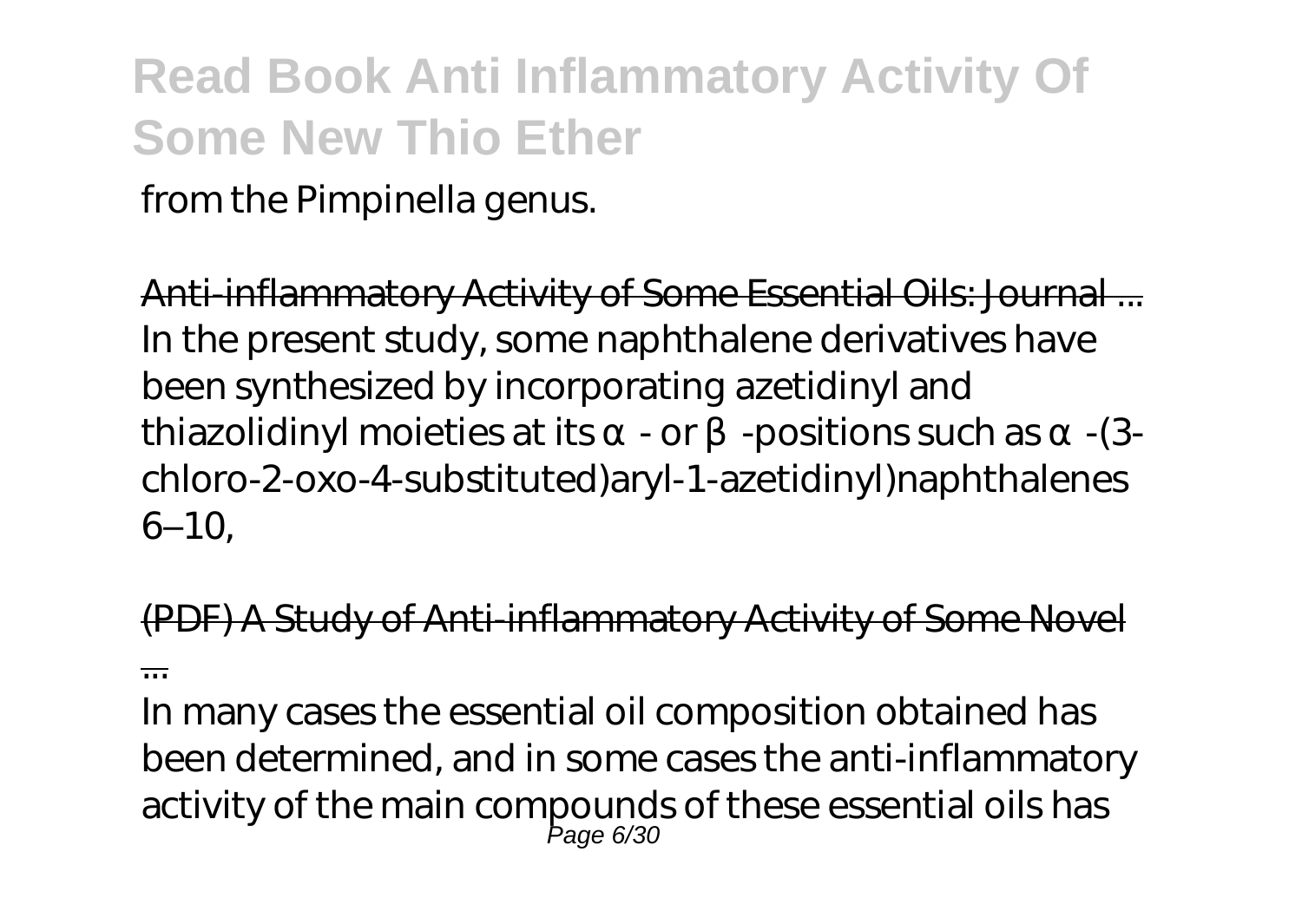been evaluated, such as...

(PDF) Anti-inflammatory Activity of Some Essential Oils Inflammation is a part of the complex biological response of vascular tissues to harmful stimuli, such as pathogens, damaged cells or irritants. It is characterized by redness, swollen joints, joint pain, its stiffness and loss of joint function. The

#### (PDF) ANTI-INFLAMMATORY ACTIVITY OF SOME MEDICI PLANTS ...

We have shown that some stilbenes isolated from P. abies and P. sylvestris have anti-inflammatory activity both in vitro and in vivo (to be published). Stilbenes are structurally Page 7/30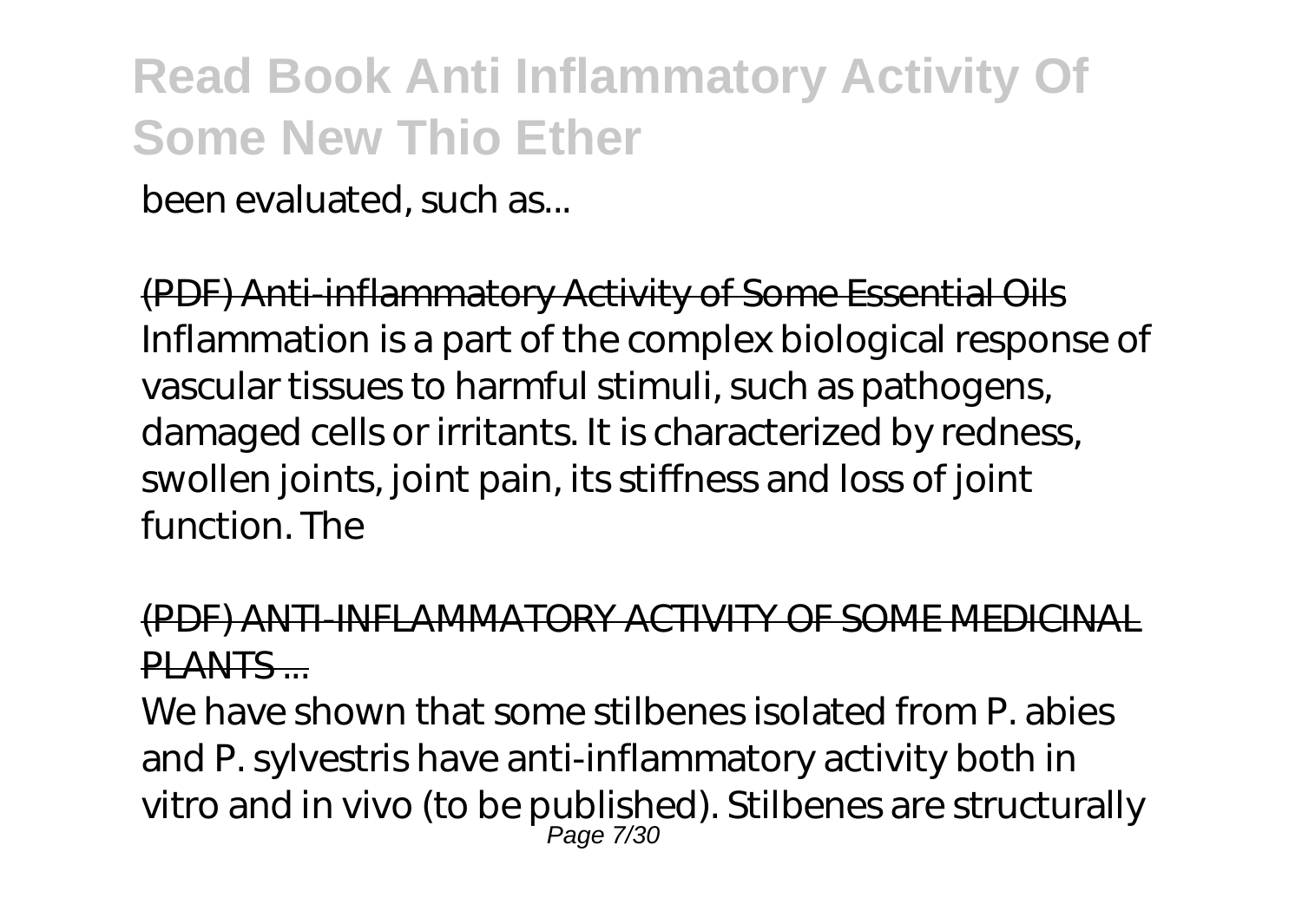related to quracols isola- ted from the bark of Acacia tortilis, which have shown anti-inflammatory effects in vitro (Hagos, 1989).

Evaluation of anti-inflammatory activity of some Swedish ... This article presents highlights of the published literature regarding the anti-inflammatory activities of natural products. Many review articles were published in this regard, however, most of them have presented this important issue from a regional, limited perspective. This paper summarizes the v …

Anti-Inflammatory Activity of Natural Products Evaluation of anti-inflammatory activity of some Swedish Page 8/30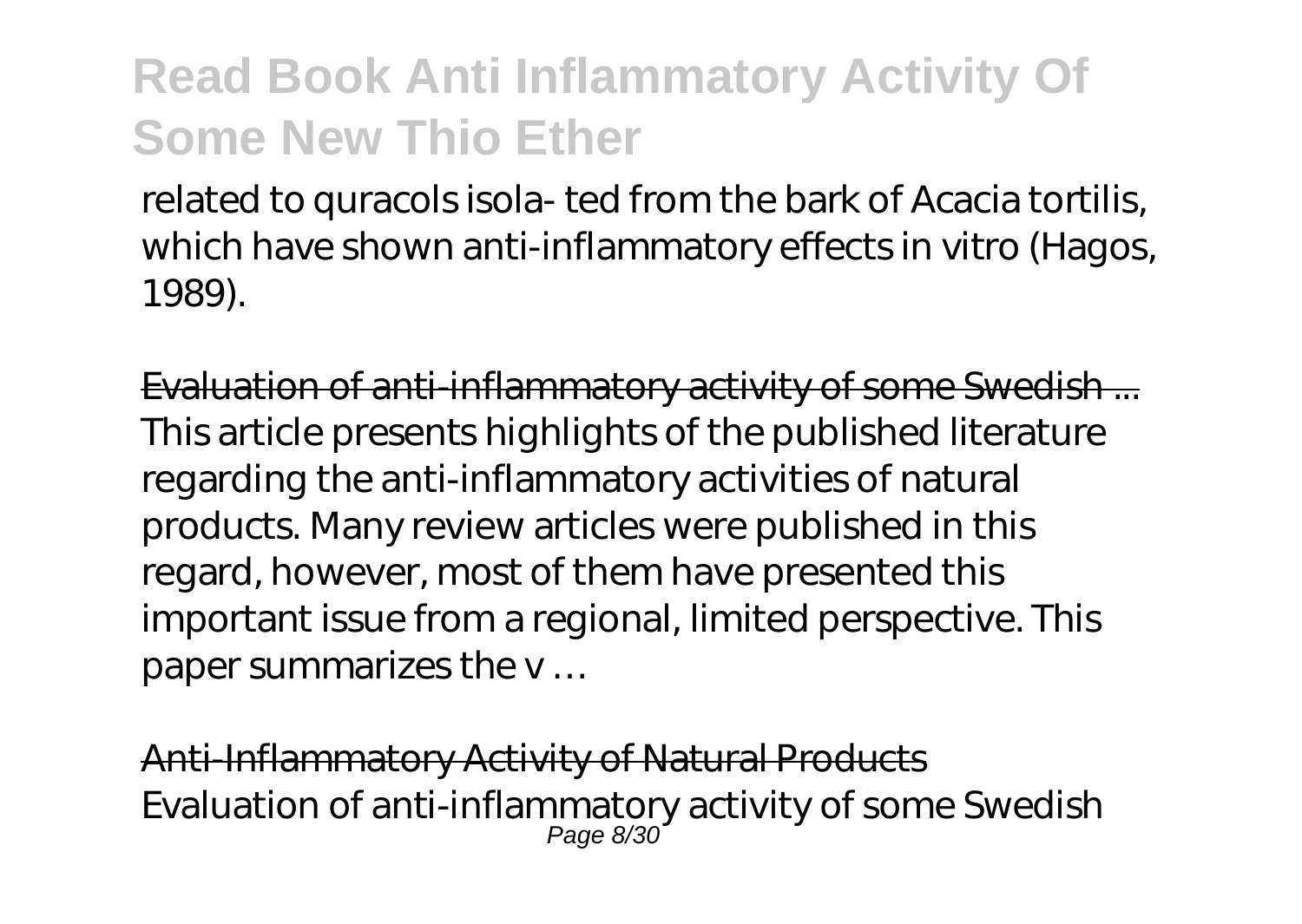medicinal plants. Inhibition of prostaglandin biosynthesis and PAF-induced exocytosis. Tunón H(1), Olavsdotter C, Bohlin L. Author information: (1)Department of Pharmacy, Uppsala University, Sweden.

Evaluation of anti-inflammatory activity of some Swedish ... Materials and Methods: Phenolic and flavonoid contents were detected using spectrophotometric and colorimetric assays. Antioxidant and anti-inflammatory activities were estimated in-vitro. Anticancer activity of extracts was tested on Hepatocellular carcinoma cell line (HepG2) and breast cancer cell line (MCF7).

G-analysis, and Antioxidant, Anti-inflammatory, Page 9/30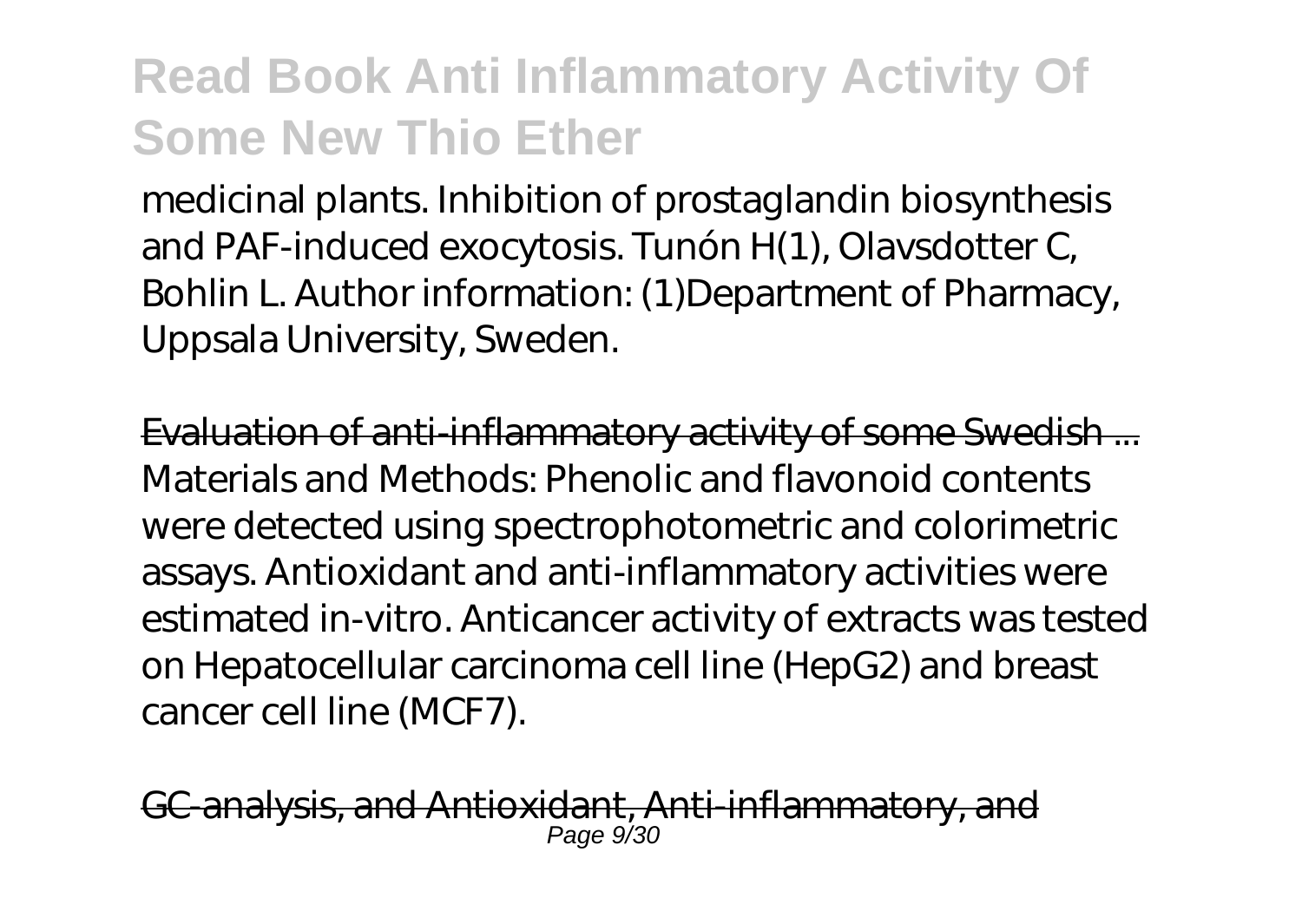#### Antican

The 13 Most Anti-Inflammatory Foods You Can Eat 1. Berries. Berries are small fruits that are packed with fiber, vitamins, and minerals. Berries contain antioxidants... 2. Fatty fish. Fatty fish are a great source of protein and the long-chain omega-3 fatty acids EPA and DHA. Your body... 3. ...

The 13 Most Anti-Inflammatory Foods You Can Eat Statistical analysis by t -test, of the activity at the point of maximum difference indicated that with respect to antiinflammatory activity generic ibuprofen and generic diclofenac sodium are better than branded generic ibuprofen and branded generic diclofenac sodium, respectively, and generic nimesulide is similar to branded Page 10/30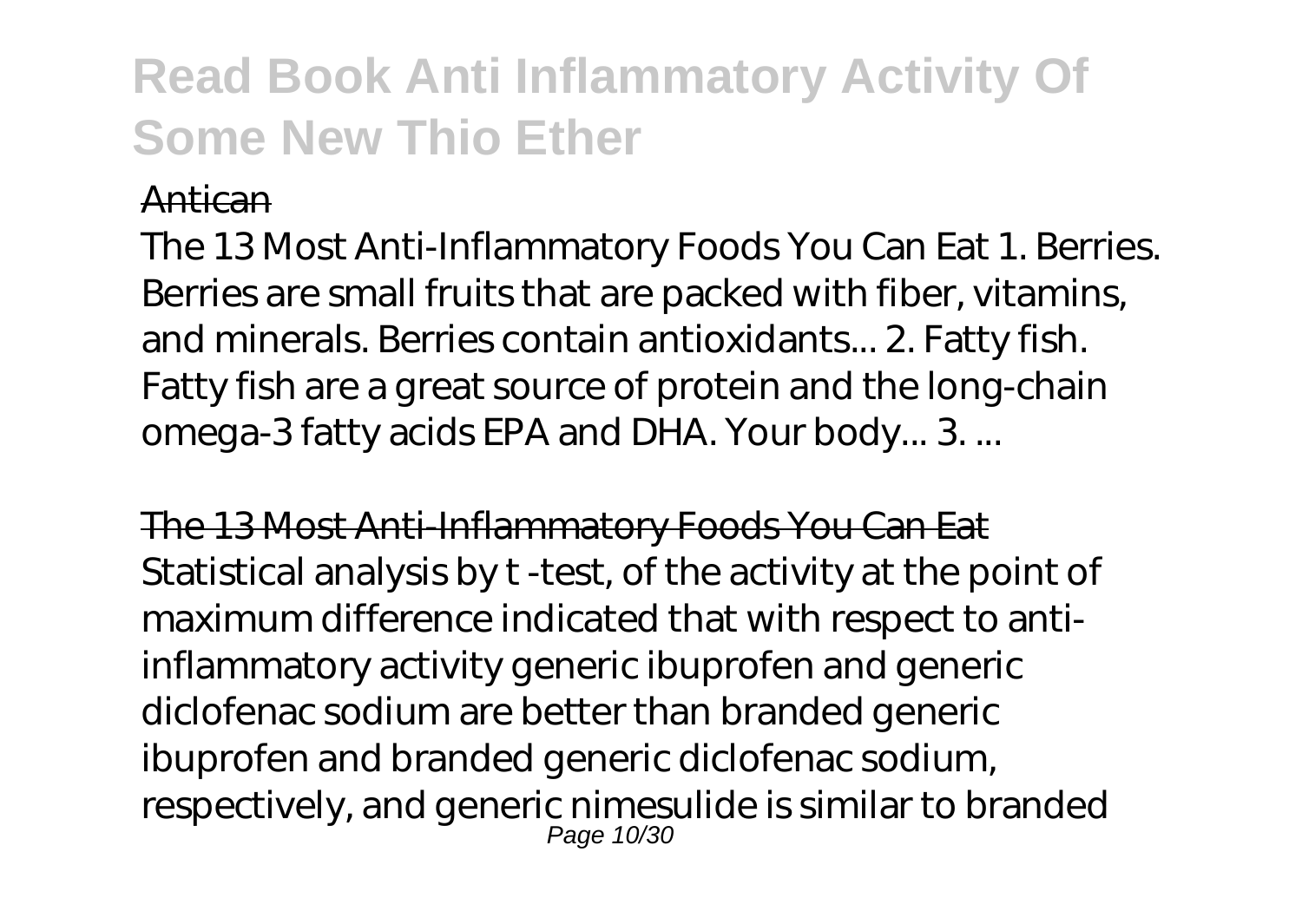generic nimesulide.

Comparative study of anti-inflammatory activity of some ... Anti-inflammatory activity 20. Anti-inflammatory activity of all synthesized derivatives was determined by the carrageenan-induced rat paw oedema model. Albino rats (100-200 g) were divided into 3 groups as control, test and standard (six animals per group). Overnight fasted animals were used and during that period only tap water was given.

Synthesis, Characterization and Anti-Inflammatory Activity ...

phytochemical compounds as secondary metabolites which shows anti-inflammatory activity. In the present anti-Page 11/30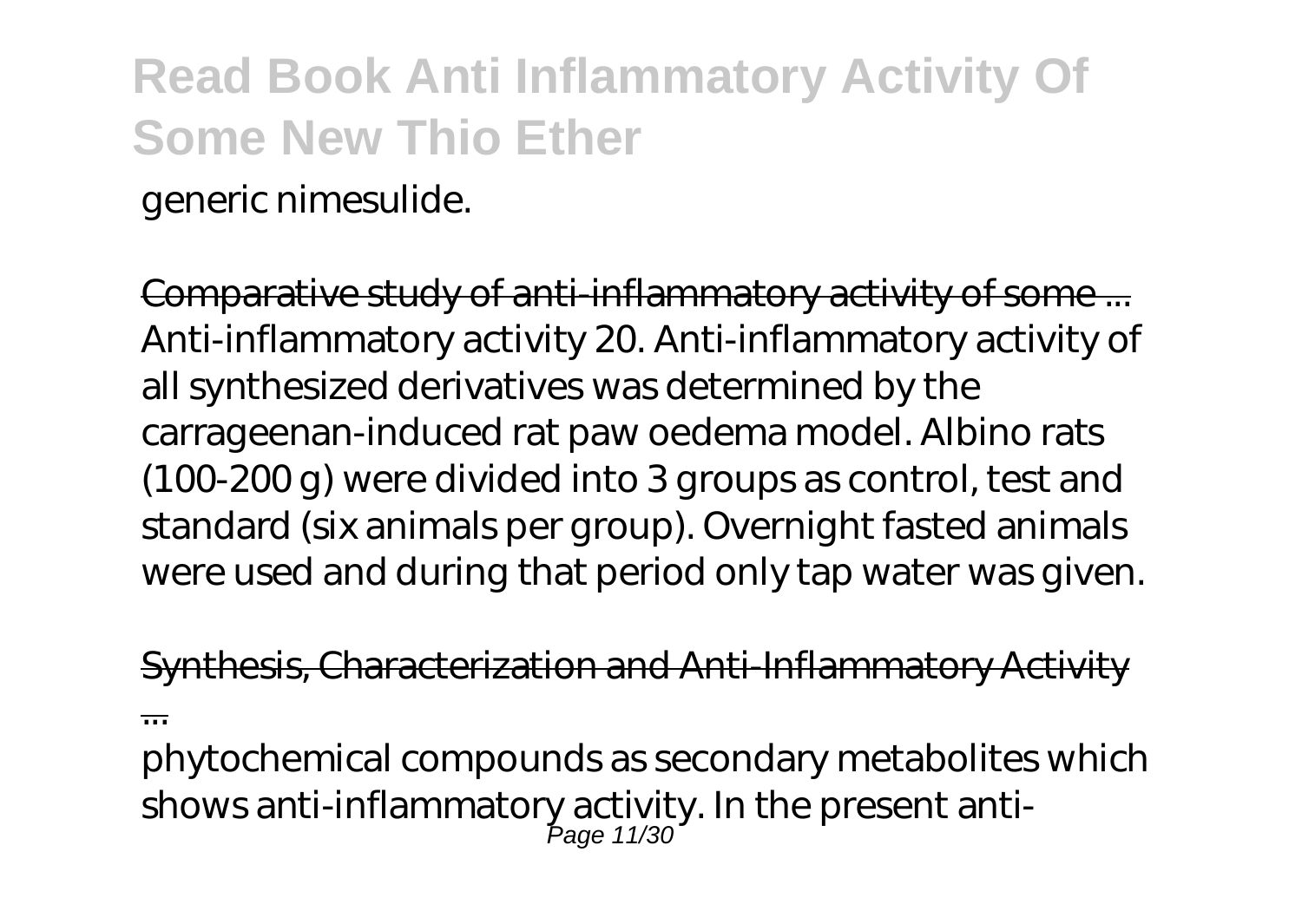inflammatory activity of some medicinal plants. Keywords: Medicinal Plants, Anti-inflammatory, Response. INTRODUCTION Inflammation is a severe response by living tissue to any kind of injury. There can be four primary

Review Medicinal plants with antiArticle -inflammatory ... Anti-inflammatory and Wound Healing Activity of a Growth Substance in Aloe Vera. Aloe vera improves wound healing and inhibits inflammation. Since mannose-6-phosphate is the major sugar in the Aloe gel, the authors examined the possibility of its being an active growth substance. Mice receiving 300 mg/kg of mannose-6-phosphate had improved wound healing over saline controls.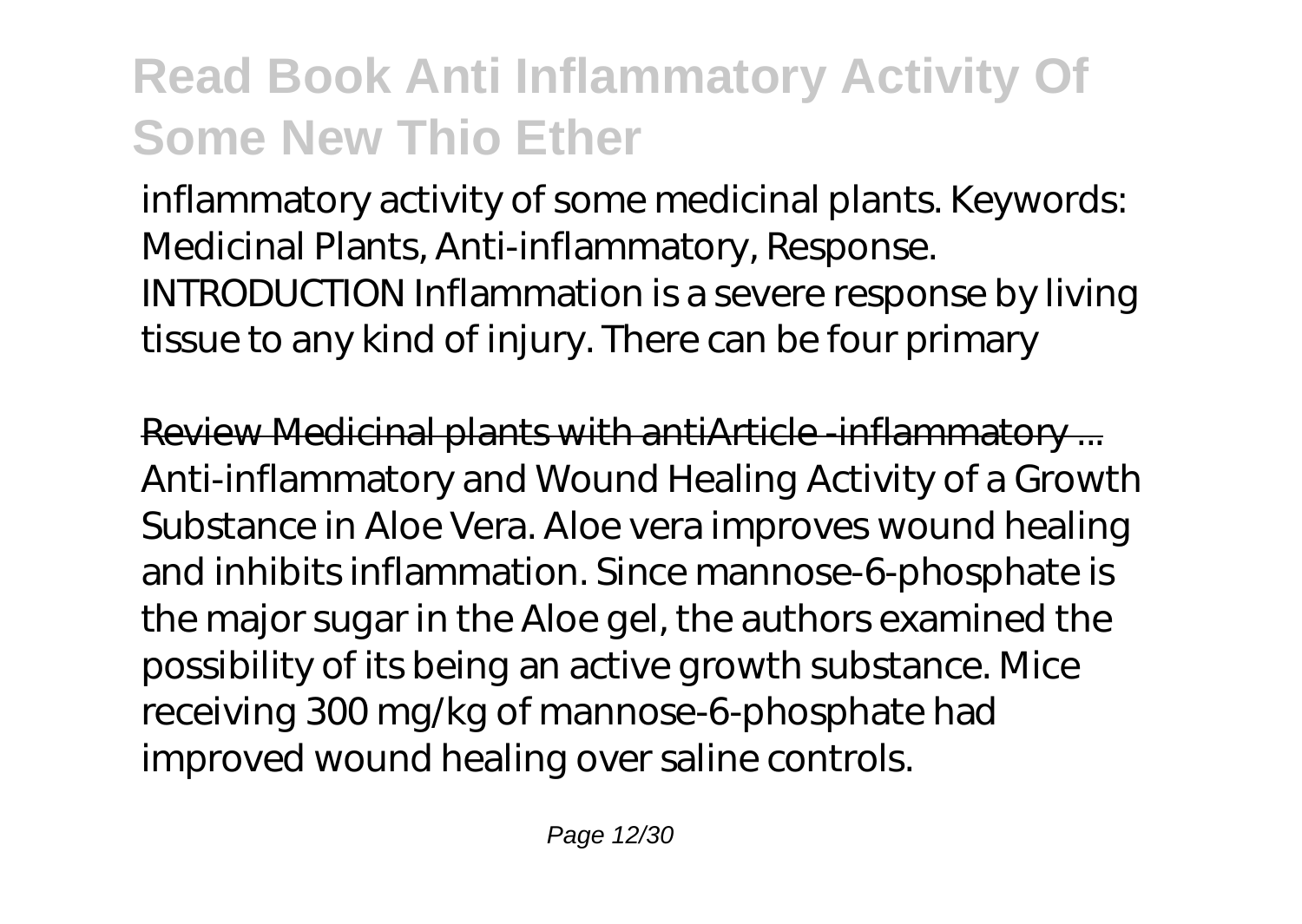#### Anti-inflammatory and Wound Healing Activity of a Growth

...

Anti-inflammatory (or antiinflammatory) is the property of a substance or treatment that reduces inflammation or swelling. Anti-inflammatory drugs make up about half of analgesics, remedying pain by reducing inflammation as opposed to opioids, which affect the central nervous system to block pain signaling to the brain.

#### Anti-inflammatory - Wikipedia

recent publications concerning their antioxidant and antiinflammatory activities. At the same time a survey of the methods generally used for the evaluation of antioxidant activity and some of the mechanisms involved in the anti-Page 13/30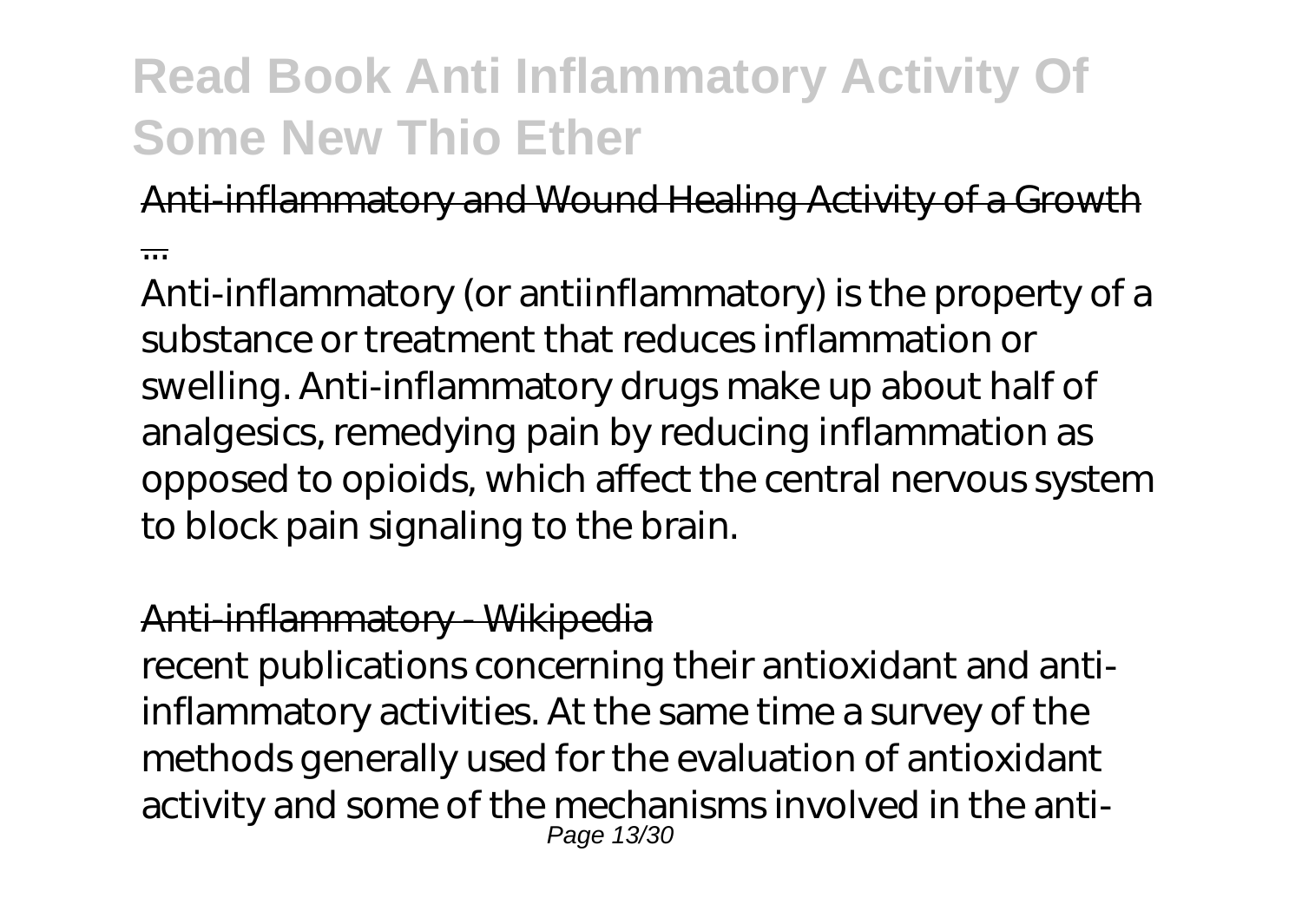inflammatory activities of essential oils are also reported. Key words: essential oils; antioxidant; anti ...

Antioxidant and Anti-Inflammatory Activities of Essential ... Calendula officinalis flower extract possessed significant anti-inflammatory activity against carrageenan and dextraninduced acute paw edema. Oral administration of 250 and 500 mg/kg body weight Calendula extract produced significant inhibition (50.6 and 65.9% respectively) in paw edema of animals induced by carrageenan and 41.9 and 42.4% respectively with inflammation produced by dextran.

Anti-inflammatory activity of flower extract of Calendula ... Elmezogi, J. et al. (2012) Evaluation of anti-inflammatory Page 14/30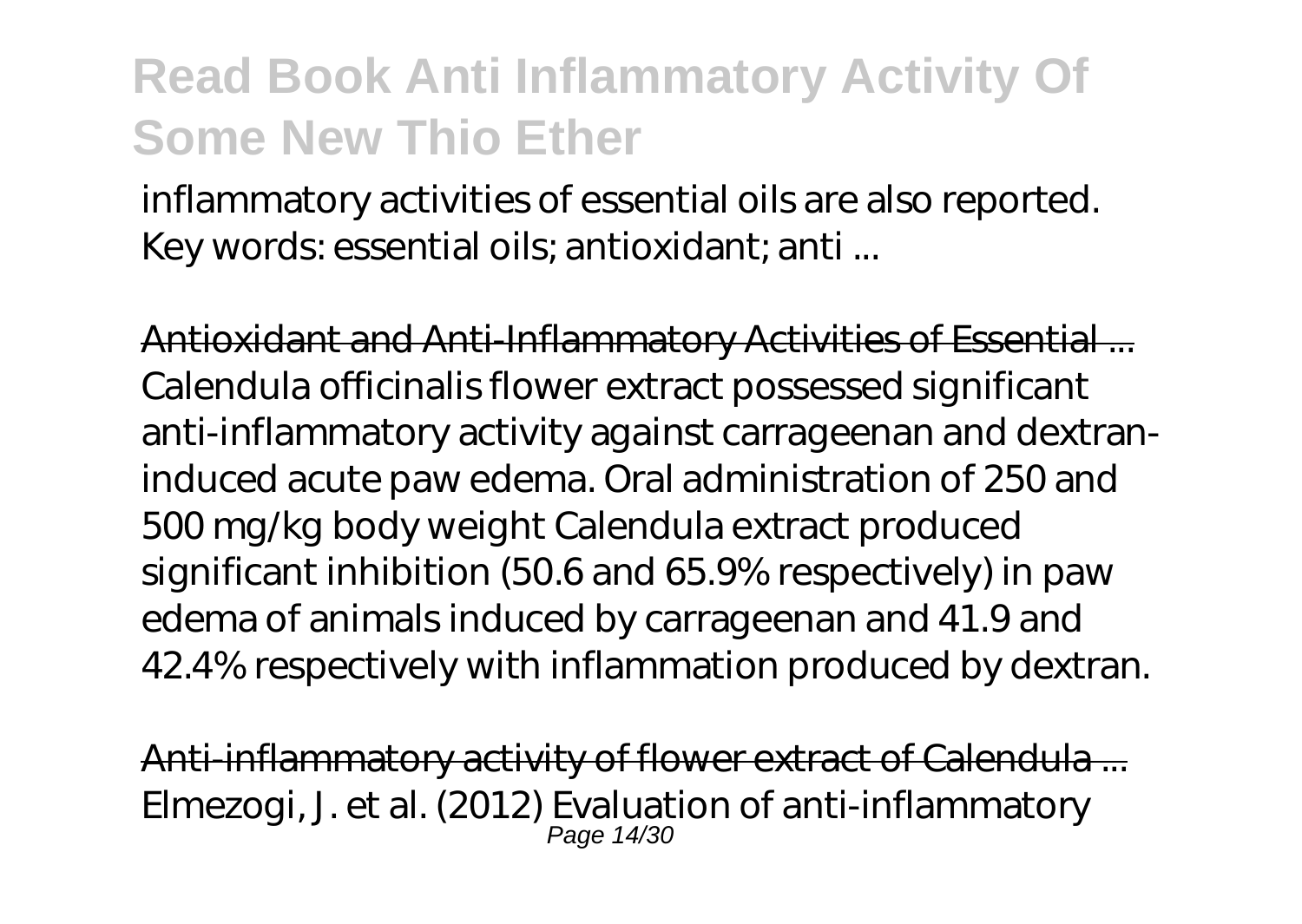activity of some Libyan medicinal plants in experimental animals. Archives of Biological Sciences, 64 (3), pp. 1059-1063 en

The isolation and characterization of the active compounds from these plant are still in progress. The mechanism of action of anti-inflammatory activity of Emblica officinalis was examined. It was found that it does not inhibit leucotriene B4 (LTB4) and platelet activating factor (PAF) synthesis in human polymorphonuclear cells (PMNs) or thromboxane B2 (TXB) synthesis in human platelet during clotting suggesting that the mechanism of its anti-Page 15/30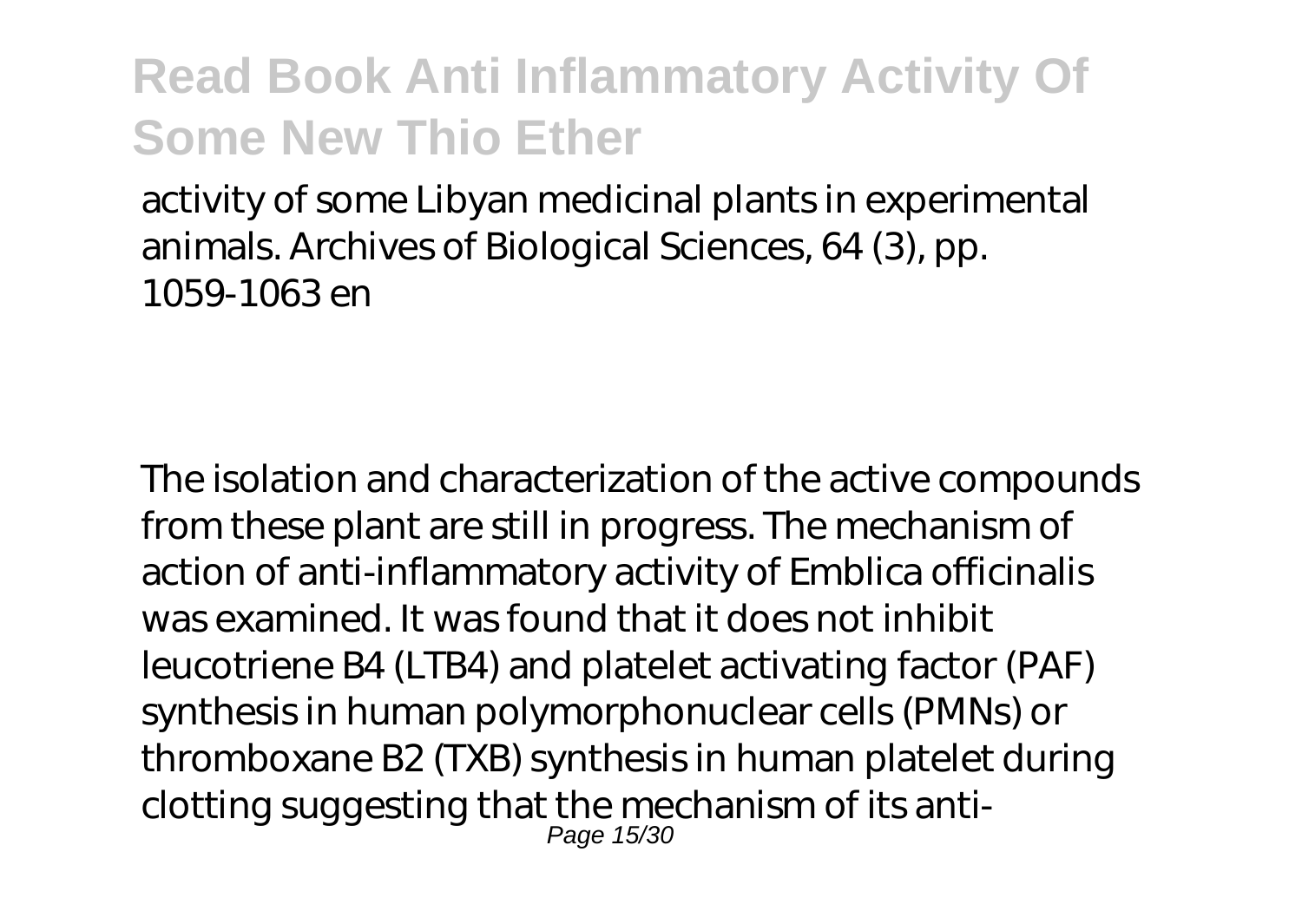inflammatory action is not by inihibiting cycloxygenase or lipoxygenase pathways. However it was found that it has a strong anti-PMNs migration activity where the IC50 is 10 mg/L for both LTB4 and FMLP-induced PMNs migration. This suggests that the mechanism of action of Emblica officinalis is different from known conventional anti-inflammatory drug. [Authors' abstract].

Medicinal Chemistry: A Series of Monographs, Volume 13–I explores the development in the treatment of some severely debilitating chronic inflammatory diseases, including arthritis, gout, rheumatoid arthritis, osteoarthritis, systemic lupus erythematosus, psoriasis, conjunctivitis, episcleritis, and uveitis. This volume examines the anti-inflammatory Page 16/30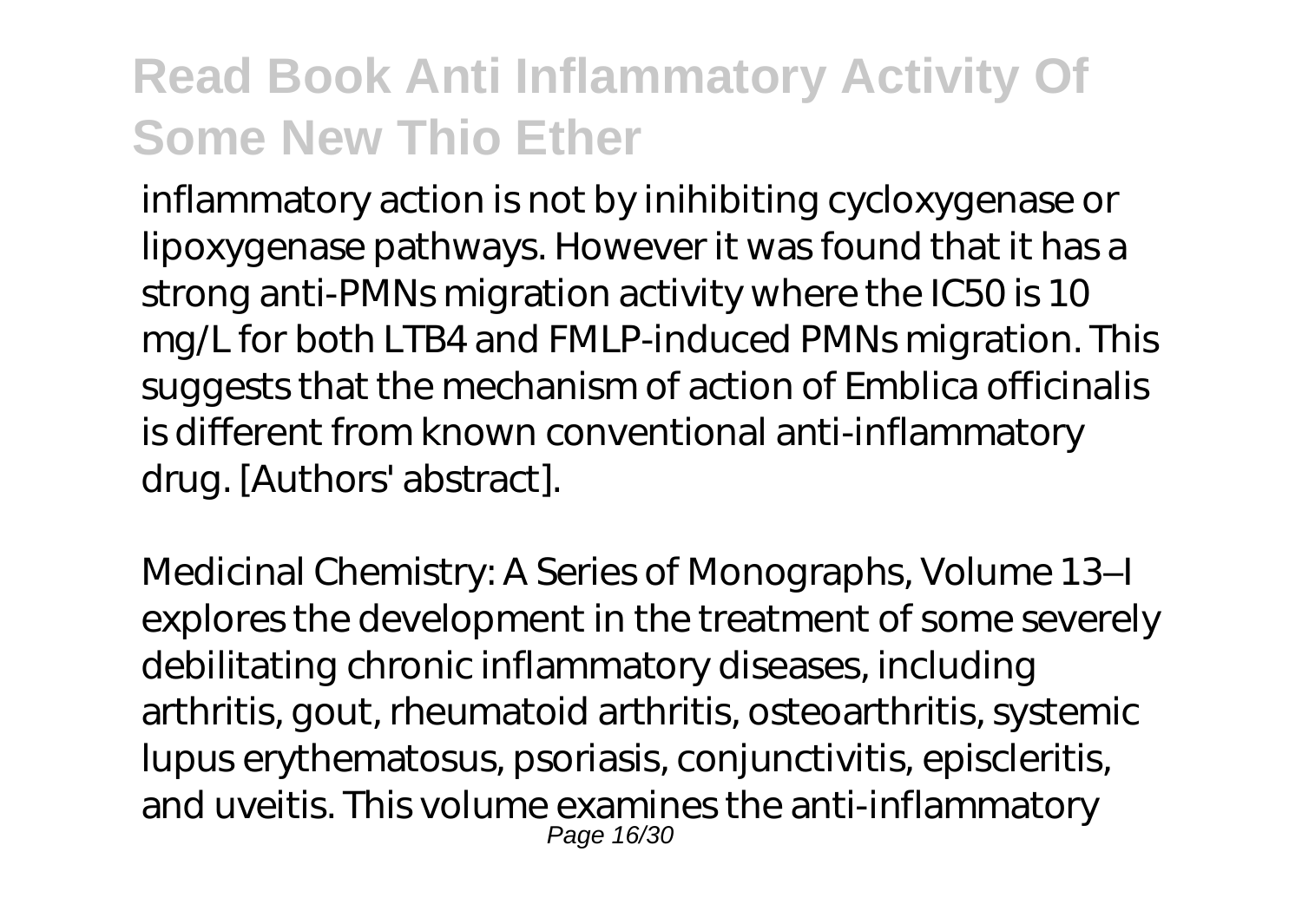drugs used to alter the inflammatory response in diseases of unknown cause. This book is comprised of two parts encompassing 11 chapters. Part I discusses the factors that cause the inflammation and explores the interaction of these causative agents with those therapies found to be clinically effective. This text also presents an illustrative classification of some debilitating inflammatory conditions and the available therapy. Part II explores the nonsteroidal anti-inflammatory agents that are peripheral analgesics and anti-pyretic. Other chapters review colchicine and allopurinol as anti-inflammatory drugs for gout. Finally, this volume ends with a discussion on the anti-inflammatory activity of some proteolytic enzymes of vegetable, animal, fungal, and bacterial origin. Physicians, chemists, and Page 17/30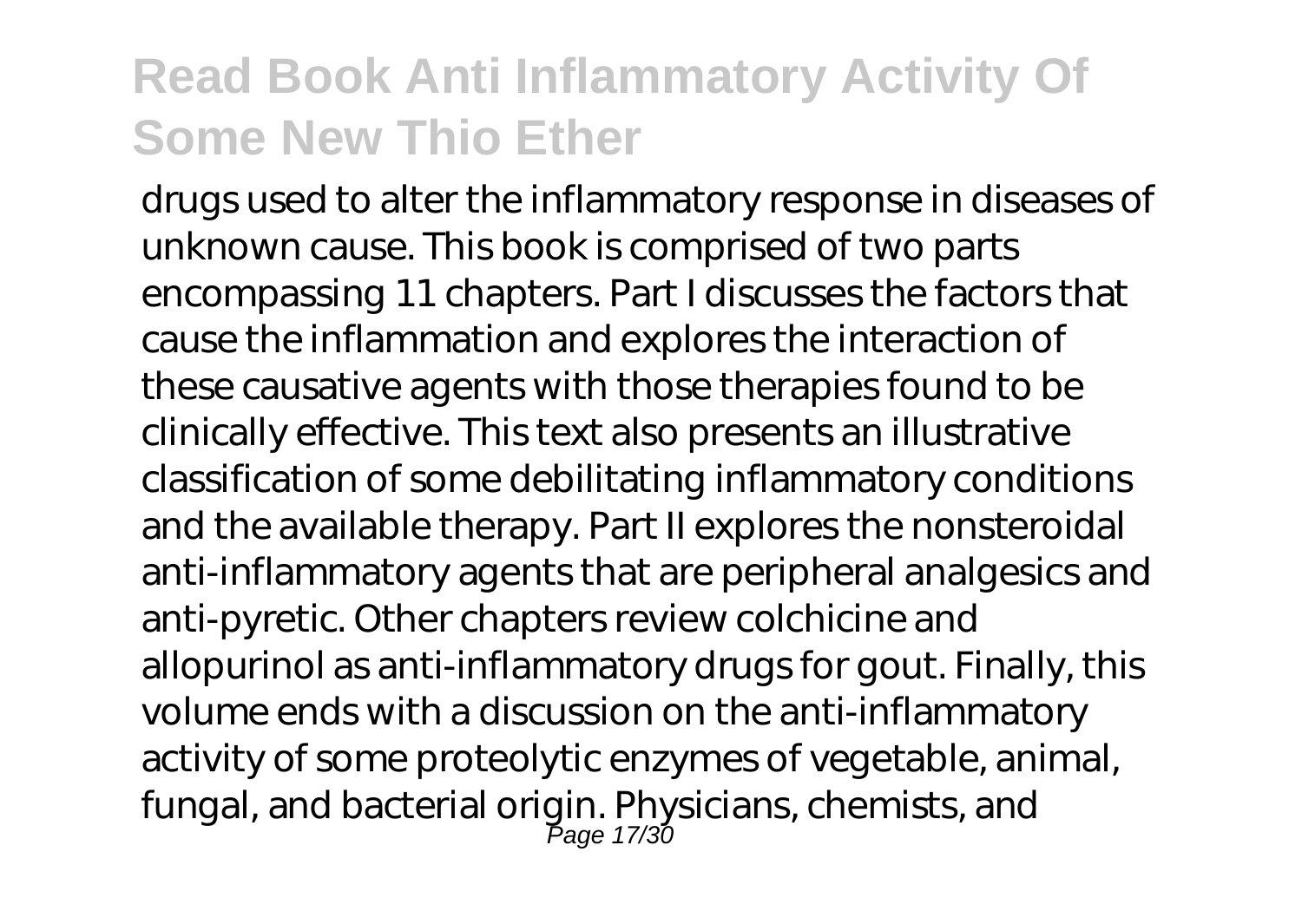experimental biologists will find this book extremely useful.

The book entitled "Discovery of potential phosphodiesterase inhibitors using in silico docking studies." Molecular docking studies are gaining importance in the new drug discovery process as a tool for highthroughput screening. This book deals with the evaluation of phosphodiesterase inhibitory activity of flavonoids using in silico docking studies. In this perspective, various flavonoids were analyzed for their anti-inflammatory activity, especially in inflammatory pulmonary diseases such as asthma, COPD, and rhinitis. This book highlights the Page 18/30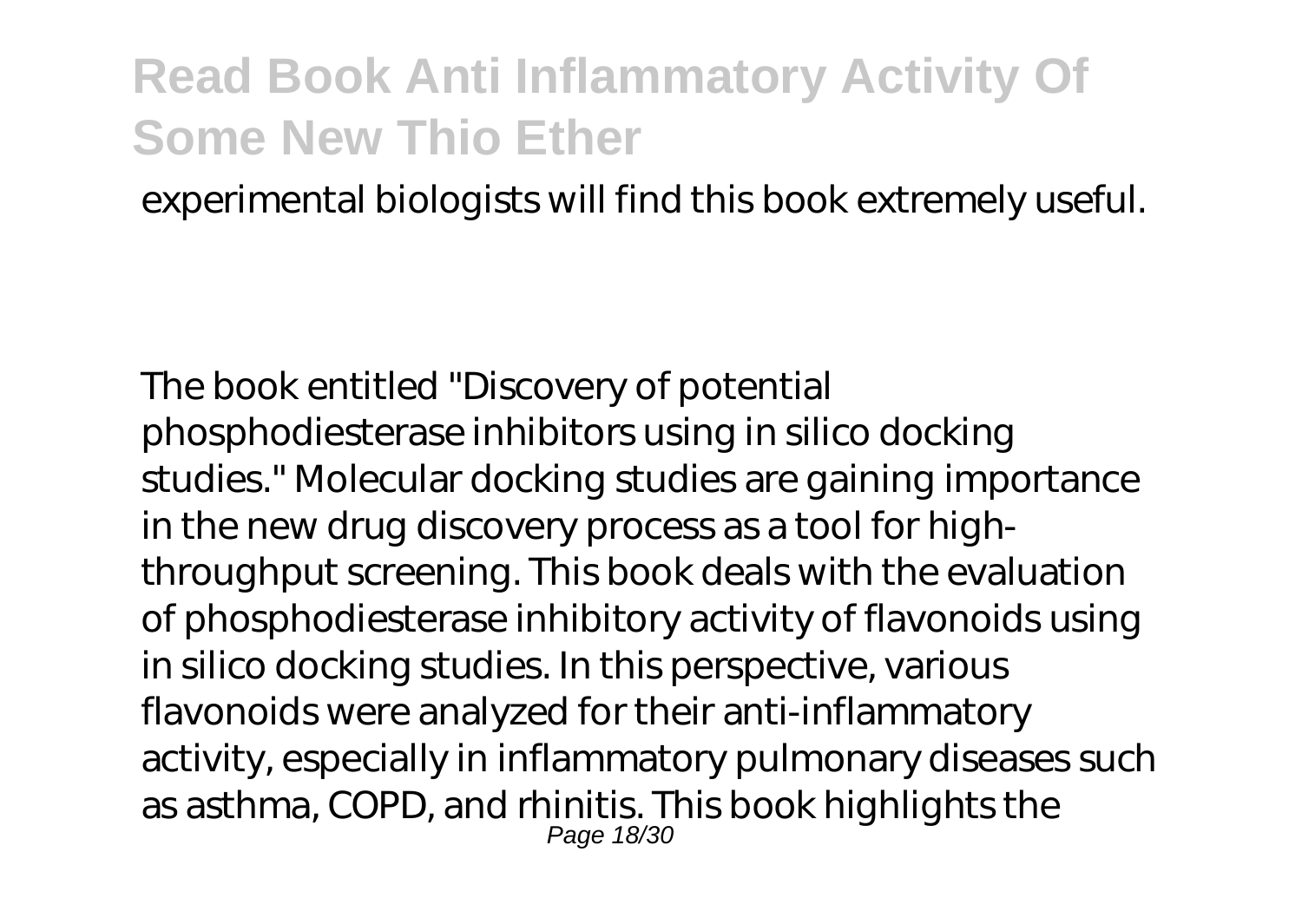information about the structural models of the flavonoids in the phosphodiesterase (PDE4) binding sites, which may facilitate further development of more potent phosphodiesterase inhibitory agents. This book will be very useful to the undergraduate, postgraduate and Ph. D., students of Pharmacists, Pharmacologists and Medicinal Chemists. Bioinformatics researchers will be interested in this book. It is a basic handbook to know about drug discovery and in silico docking studies of flavonoids against PDE4 enzyme inhibition.

Inflammation and Natural Products brings together research Page 19/30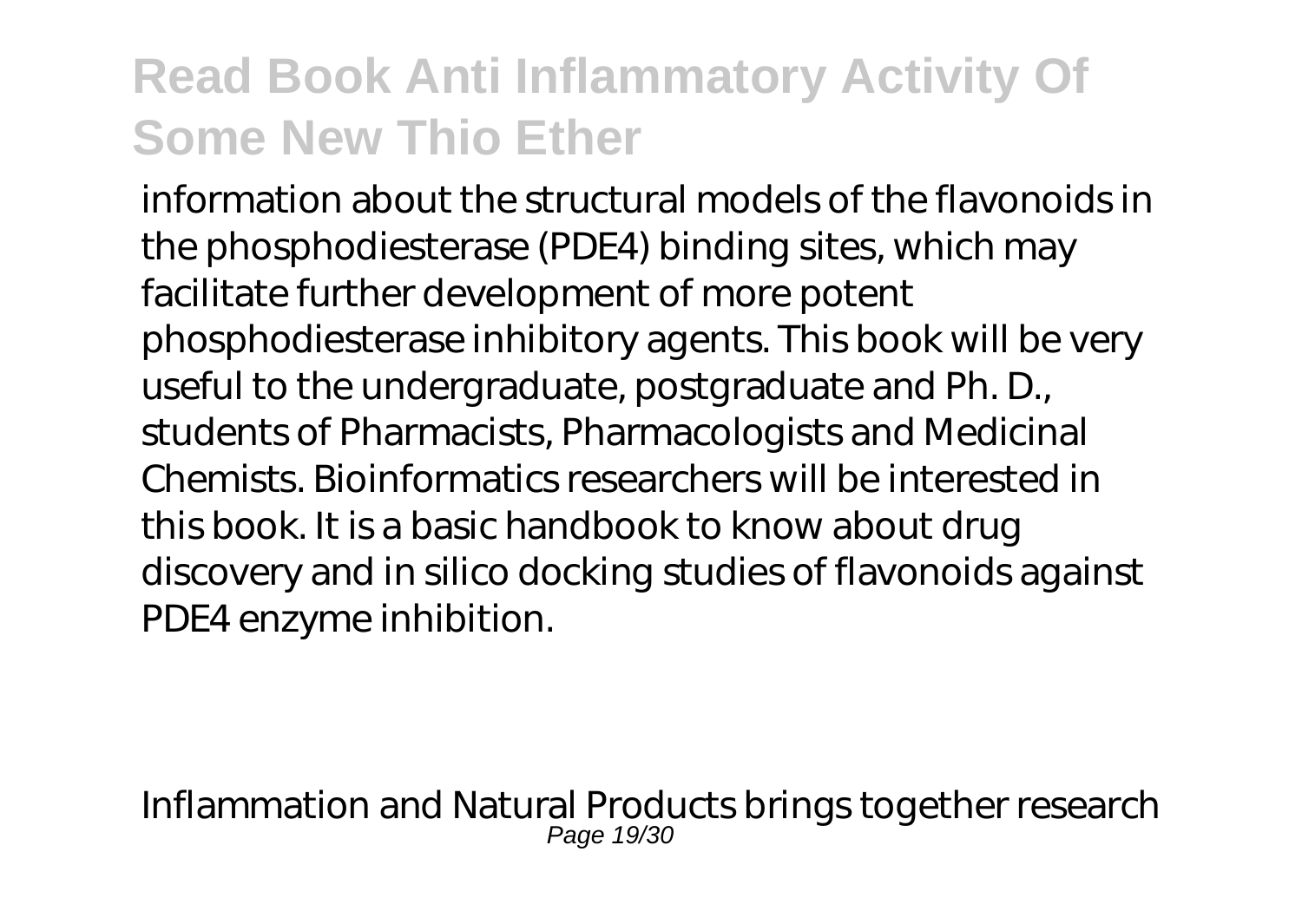in the area of the natural products and their antiinflammatory action in medical, nutraceutical and food products, addressing specific chronic inflammatory diseases like cancer and the mechanistic aspects of the mode of action of some key natural products. Inflammation is a complicated process, driven by infection or injury or genetic changes, which results in triggering signalling cascades, activation of transcription factors, gene expression, increased levels of inflammatory enzymes, and release of various oxidants and pro-inflammatory molecules in inflammatory cells. Excessive oxidants and inflammatory mediators have a harmful effect on normal tissue, including toxicity, loss of barrier function, abnormal cell proliferation, inhibiting normal function of tissues and organs and finally Page 20/30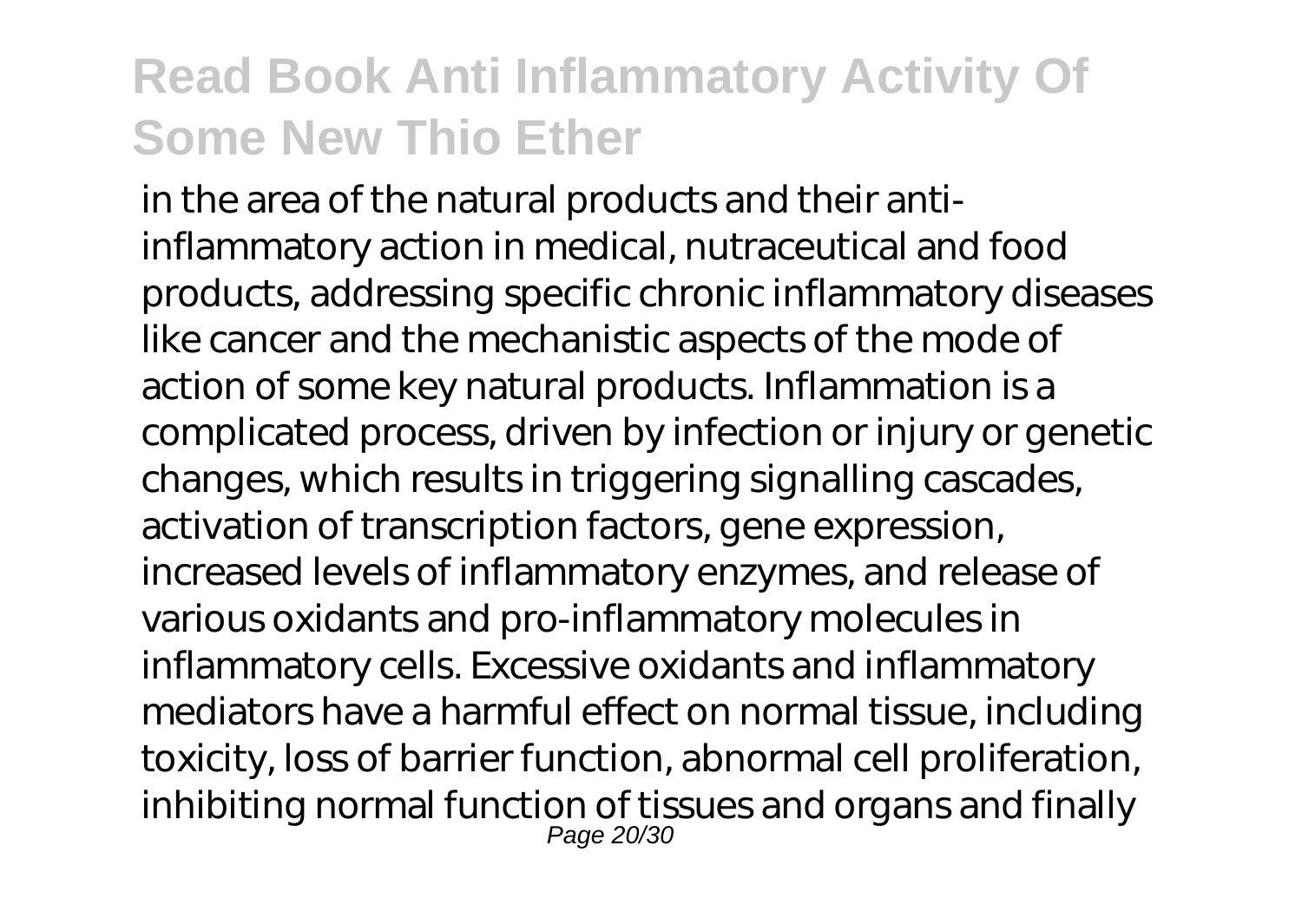leading to systemic disorders. The emerging development of natural product formulations utilizing the unique antiinflammatory compounds such as polyphenols, polysaccharides, terpenes, fatty acids, proteins and several other bioactive components has shown notable successes. Inflammation and Natural Products: Recent Development and Current Status provides a comprehensive resource, ranging from detailed explanation on inflammation to molecular docking strategies for naturally occurring compounds with anti-inflammatory activity. It is useful for graduate students, academic and professionals in the fields of pharmaceutical and medical sciences and specialists from natural product-related industries. Increases the knowledge of anti-inflammatory activities of natural products and their Page 21/30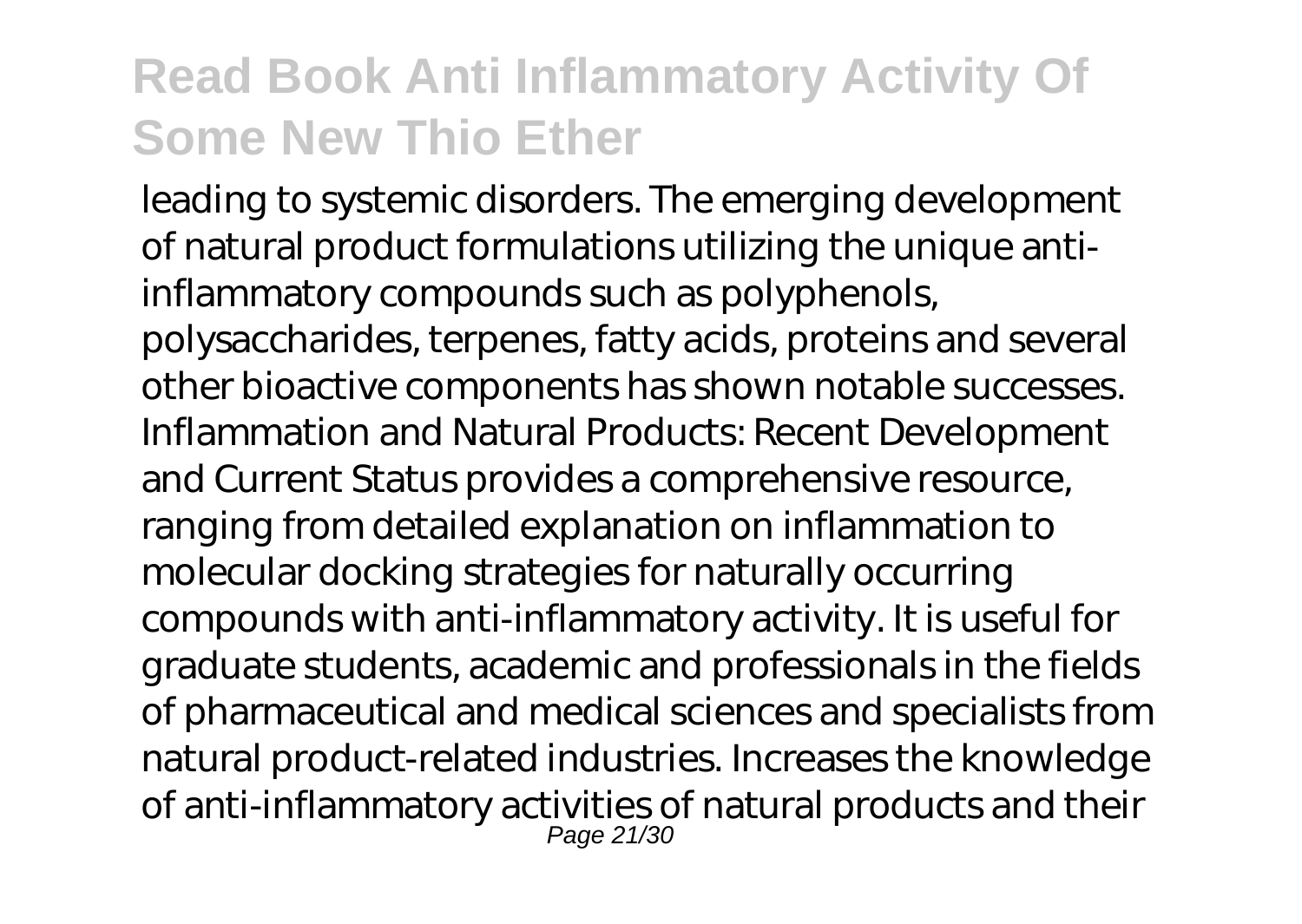mechanism of action Provides a new perspective and forward-thinking ideas to researchers, the scientific community and industry Intensifies the understanding of synergistic action of biologically active naturally occurring molecules and their biological activities against inflammation

This book addresses chemical and biological aspects related to sesquiterpene lactones (STLs). Experts in different fields have been invited to contribute on this class of compound's chemistry, isolation and identification, biological activities (antibacterial, antifungal, antiviral, antitrypanosomal, antileishmanial,antiplasmodial, antiproliferative and antiinflammatory), synthesis, biosynthesis, derivatization Page 22/30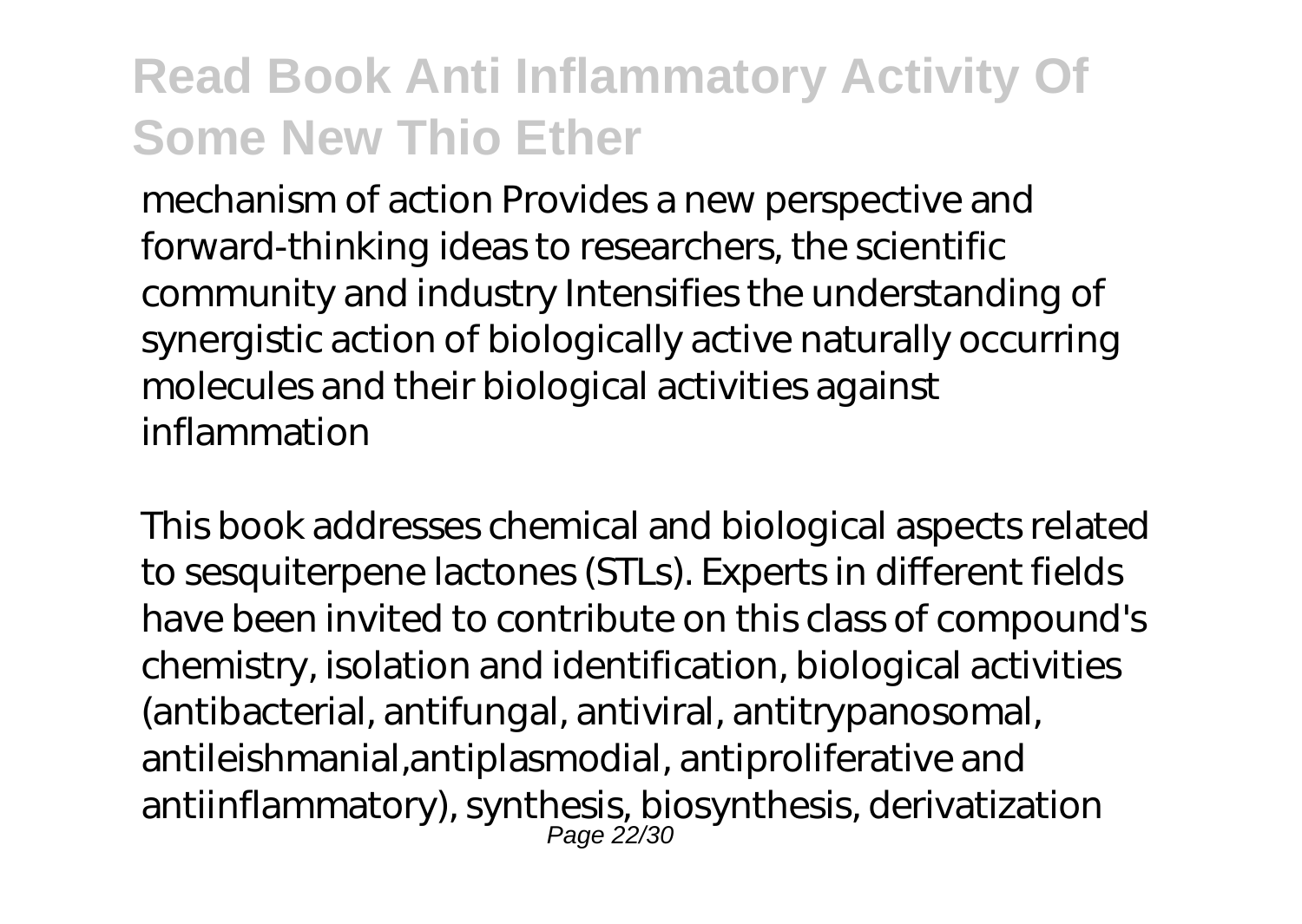and QSAR analysis. Taxonomic and chemotaxonomic aspects related to the Asteraceae family are also contributed. The book begins by describing the chemical characteristics of STLs, their classification in different skeleton types, synthesis, distribution in nature and their most important biological properties. An overview of the group's main representatives, based on their importance for human health, as well as an update of the most recently isolated STLs, follow. The authors also provide an overview of the most common methods described in the literature for the extraction, purification, identification and structure elucidation of STLs, while also highlighting more recently developed methods. Furthermore, experts in the field provide an in-depth discussion of the most commonly Page 23/30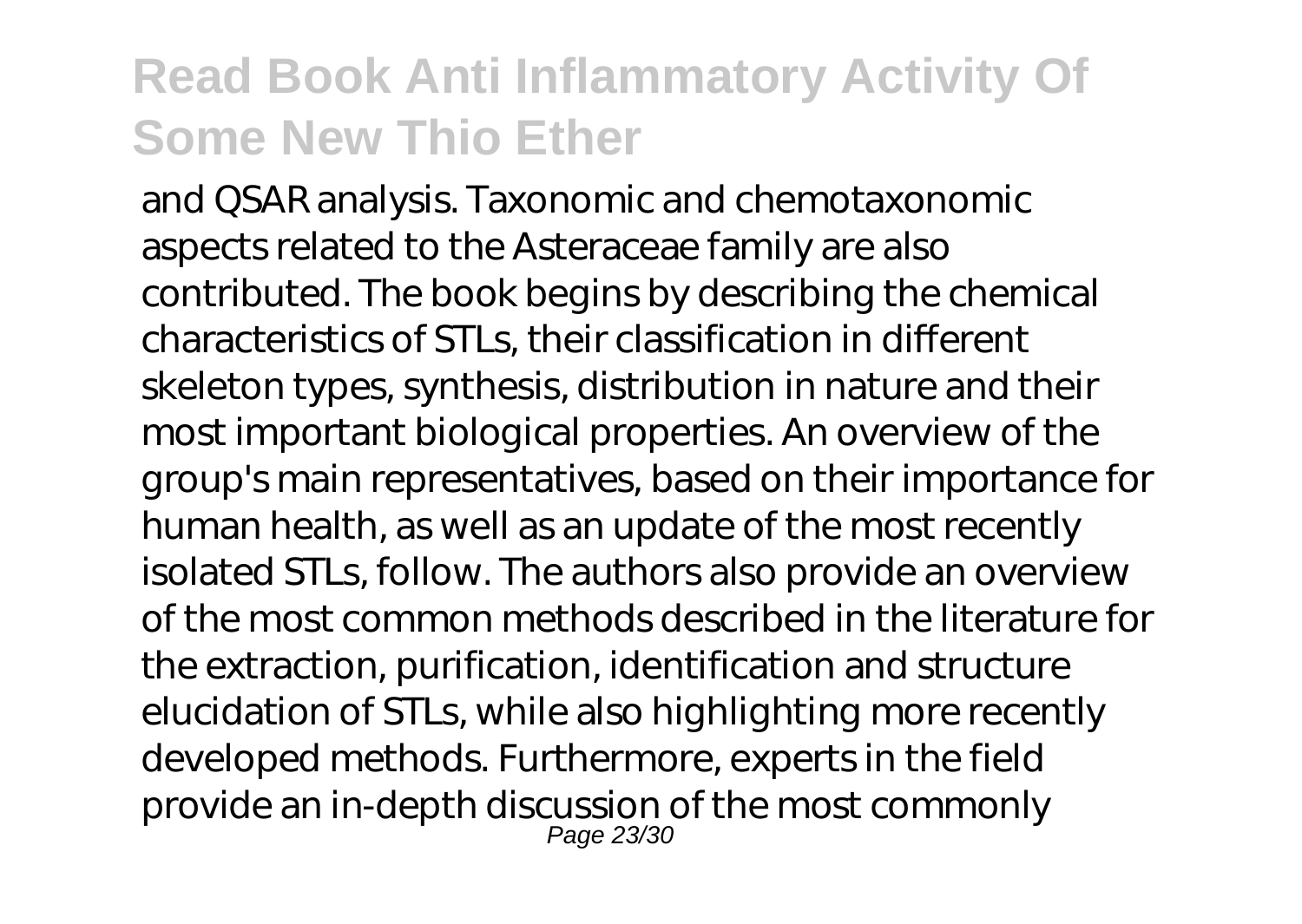employed in vitro and in vivo antiprotozoal assays against the different stages of parasites, as well as STLs' properties as anticancer agents in numerous cancer cell lines and animal models. Lastly, the book presents examples of the in vitro and in vivo activity of STLs and their mechanism of antiprotozoal action, together with an analysis of ultrastructural alterations, observed using TEM techniques. The book is aimed at scientists working on natural products: both those investigating this particular group of compounds and those who wish to further explore its potential as new drugs for medical conditions such as protozoal diseases and cancer.

Acute inflammation is a highly regulated process, and its Page 24/30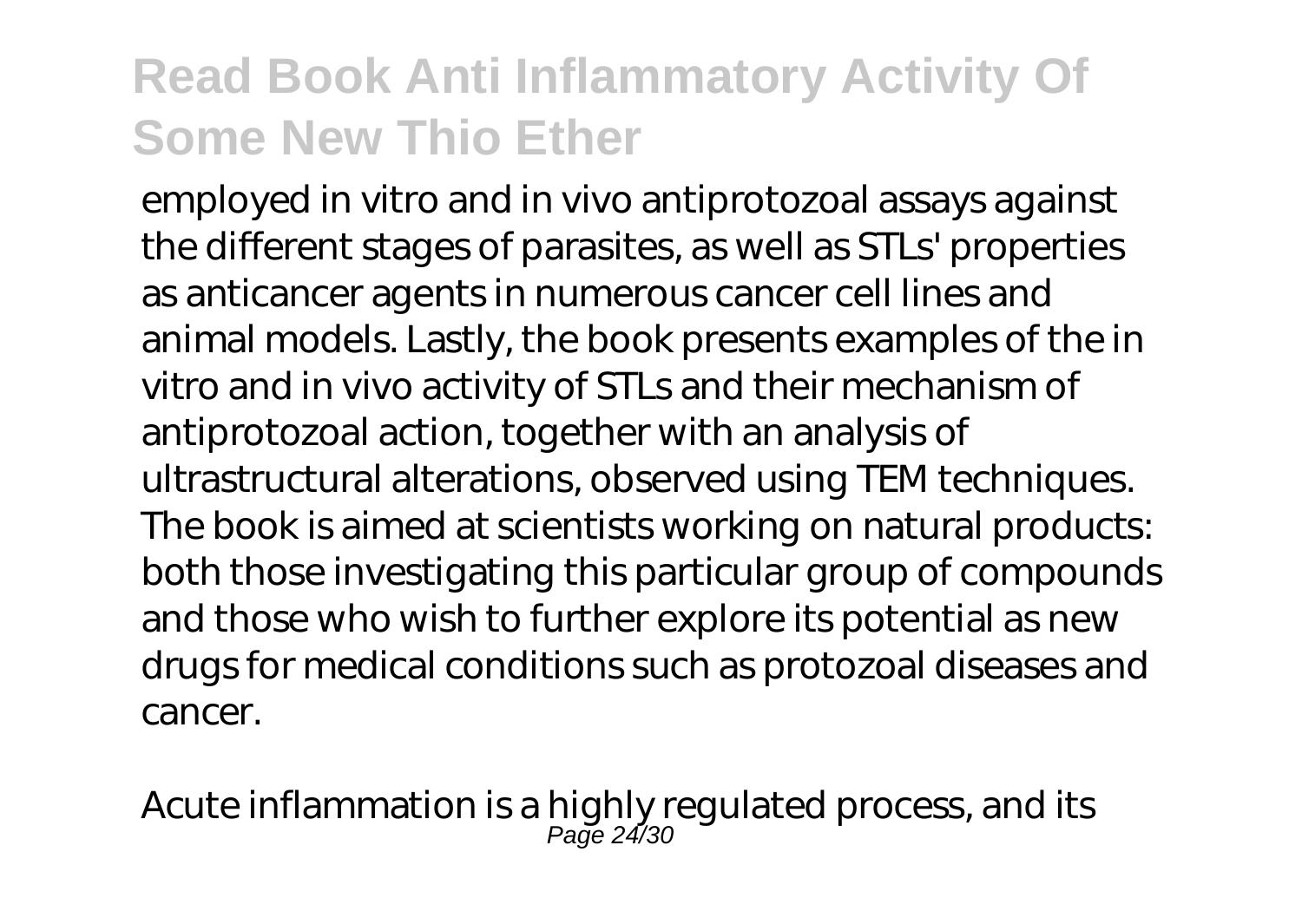dysregulation can lead to the development of a chronic inflammatory state which is believed to play a main role in the pathogenesis of many diseases, including cancer. In recent years, the need to find new anti-inflammatory molecules has raised the scientific community sinterest for marine natural products. In this regard, the marine environment represents a source for isolating a wealth of bioactive compounds. In this Special Issue, the reported products have been obtained from microalgae, sea cucumber, octopus, squid, red alga-derived fungus, cnidarians, hard-shelled mussel, and sponges. This Special Issue of Marine Drugs covers both the in vitro and in vivo studies of marine agents with anti-inflammatory activities, in addition to clinical trials conducted in humans. Among Page 25/30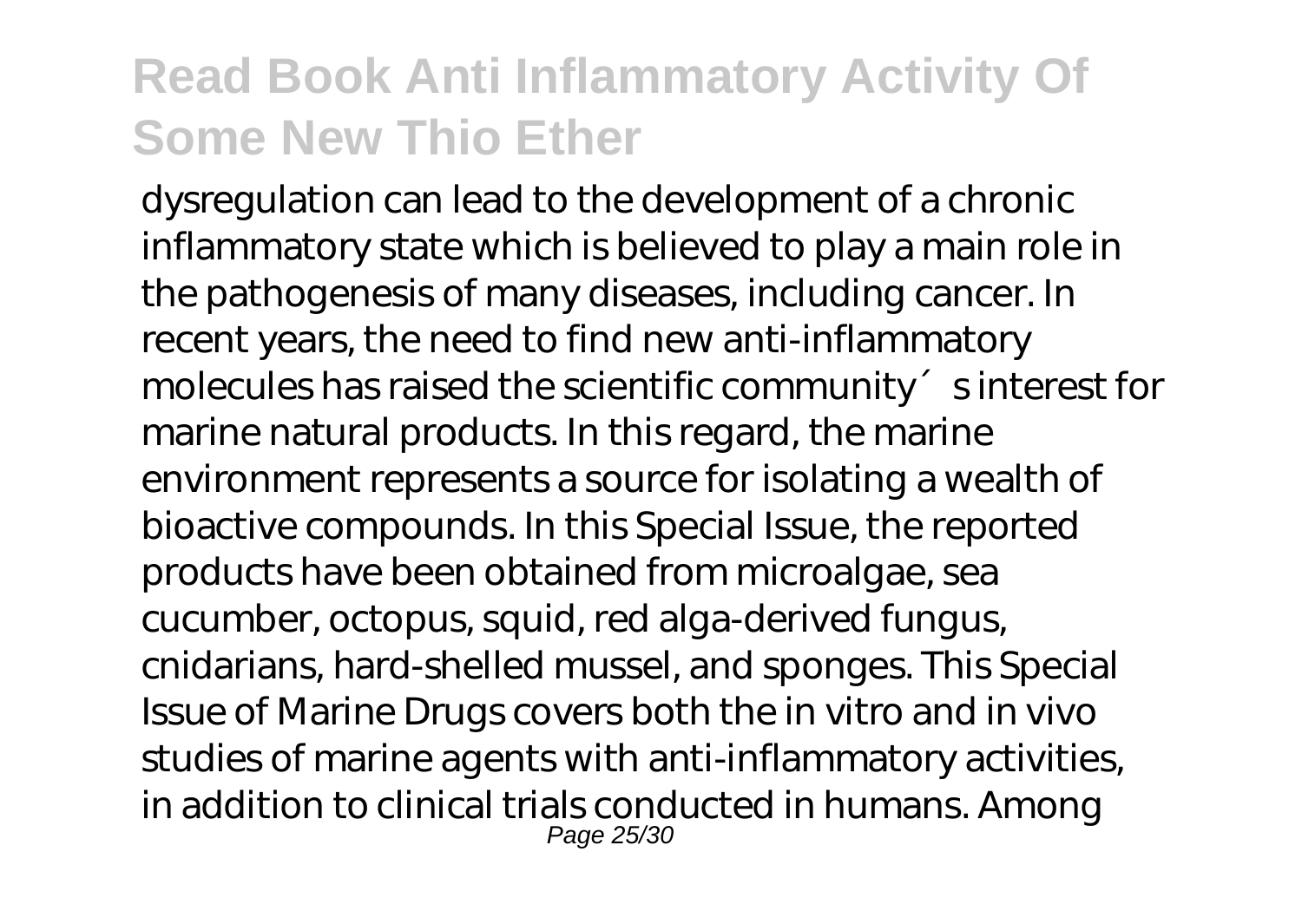the bioactive molecules reported in the papers are lipid compounds, such as glycolipids, which, for the first time, demonstrated their preventive effects in an inflammatory model of skin hyperplasia. In addition, beneficial effects of the carotenoid fucoxanthin were shown in the same model of skin hyperplasia, in UVB-induced damage and in a model of inflammatory pain. Moreover, frondanol, a lipid extract from Cucumaria frondosa, attenuated inflammation in an acute colitis model. Another paper evaluated the fatty acid compositions of lipid extracts from some common seafood organisms, reporting the highest level of omega 3 polyunsaturated fatty acids and the highest antiinflammatory activity in the extracts from octopus and squid byproducts. Additionally, the anti-inflammatory effects of Page 26/30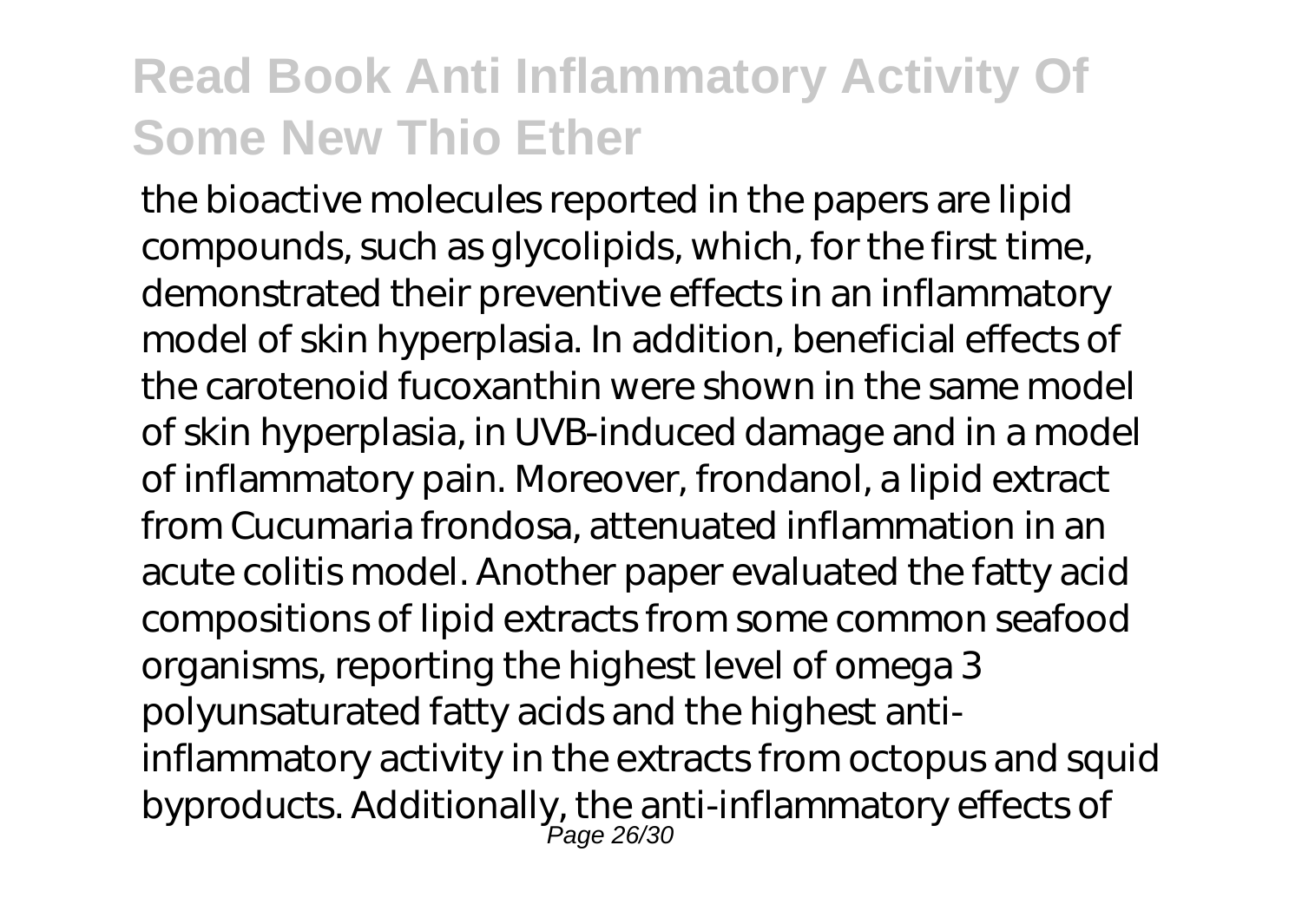other marine compounds have been reported, including hirsutanol A, a sesquiterpene from the red alga-derived marine fungus Chondrostereum sp. NTOU4196, two zoanthamine alkaloids from the zoantharian Zoanthus cf. pulchellus, an -D-glucan from the hard-shelled mussel (Mytilus coruscus), and the polyphenol pyrogallolphloroglucinol-6,6-bieckol from an edible marine brown alga.Finally, this Special Issue is supplemented by three reviews focused on the occurrence of prostaglandins in the marine environment and their anti-inflammatory role; fish lipid emulsions used to improve patient outcomes in an inflammatory environment, such as postoperative; and the chemically induced production of compounds with antiinflammatory activity from microalgae.

Page 27/30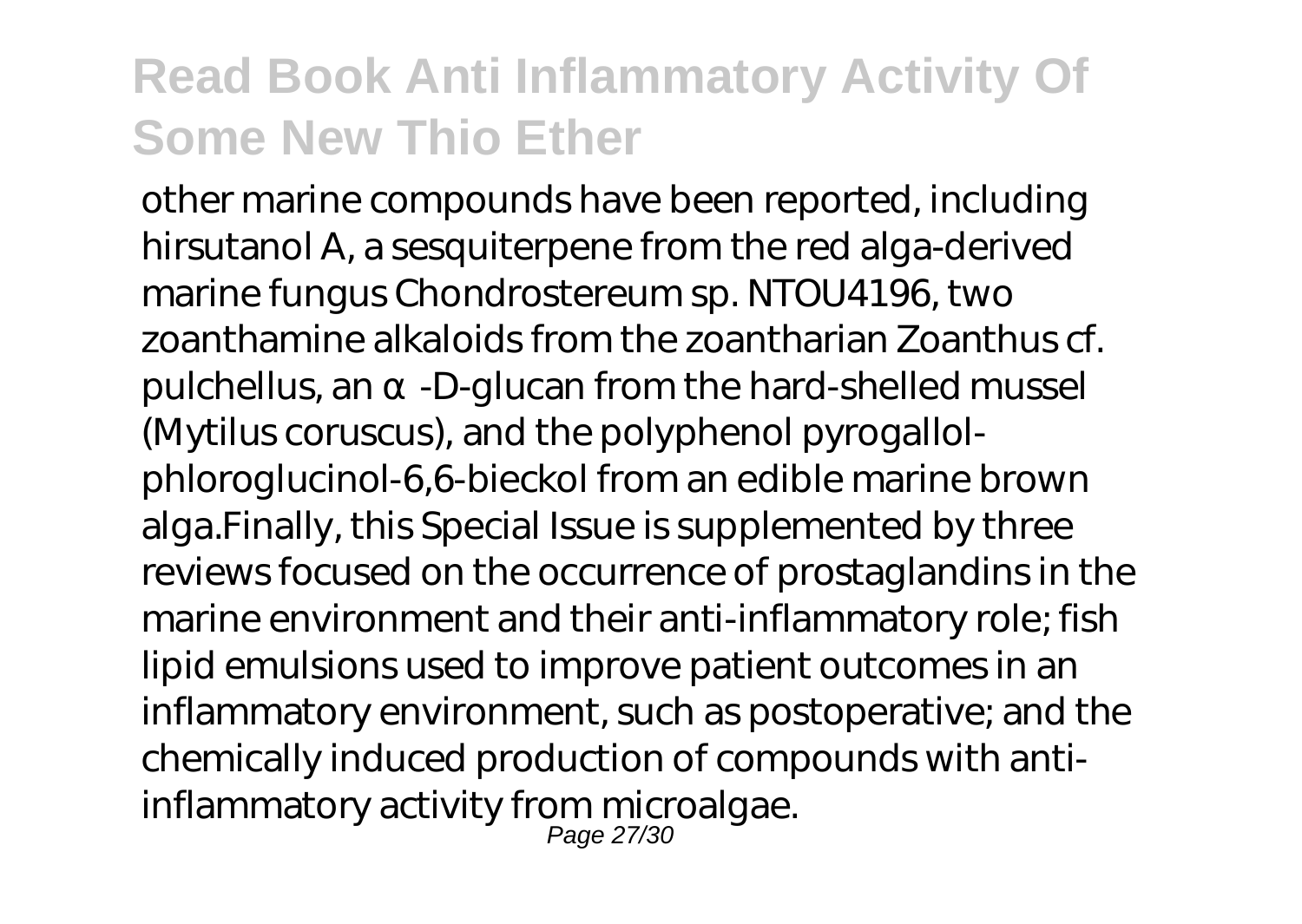The development and progression of many diseases is related with an inflammatory process, which could affect different organs or tissues. Currently, many drugs are used to treat inflammation. However, some of these compounds induce severe side effects. For this reason, the search of new therapeutic options for the treatment of inflammation is very desirable. Medicinal plants have been an interesting source for obtaining new active compounds, including several terpenes and terpenoids with anti-inflammatory activity. This book chapter includes 62 sesquiterpenes, 34 diterpenes, and 22 triterpenes with anti-inflammatory activity. The anti-inflammatory effect was evaluated using in vitro, in vivo, and both models. These terpenes were Page 28/30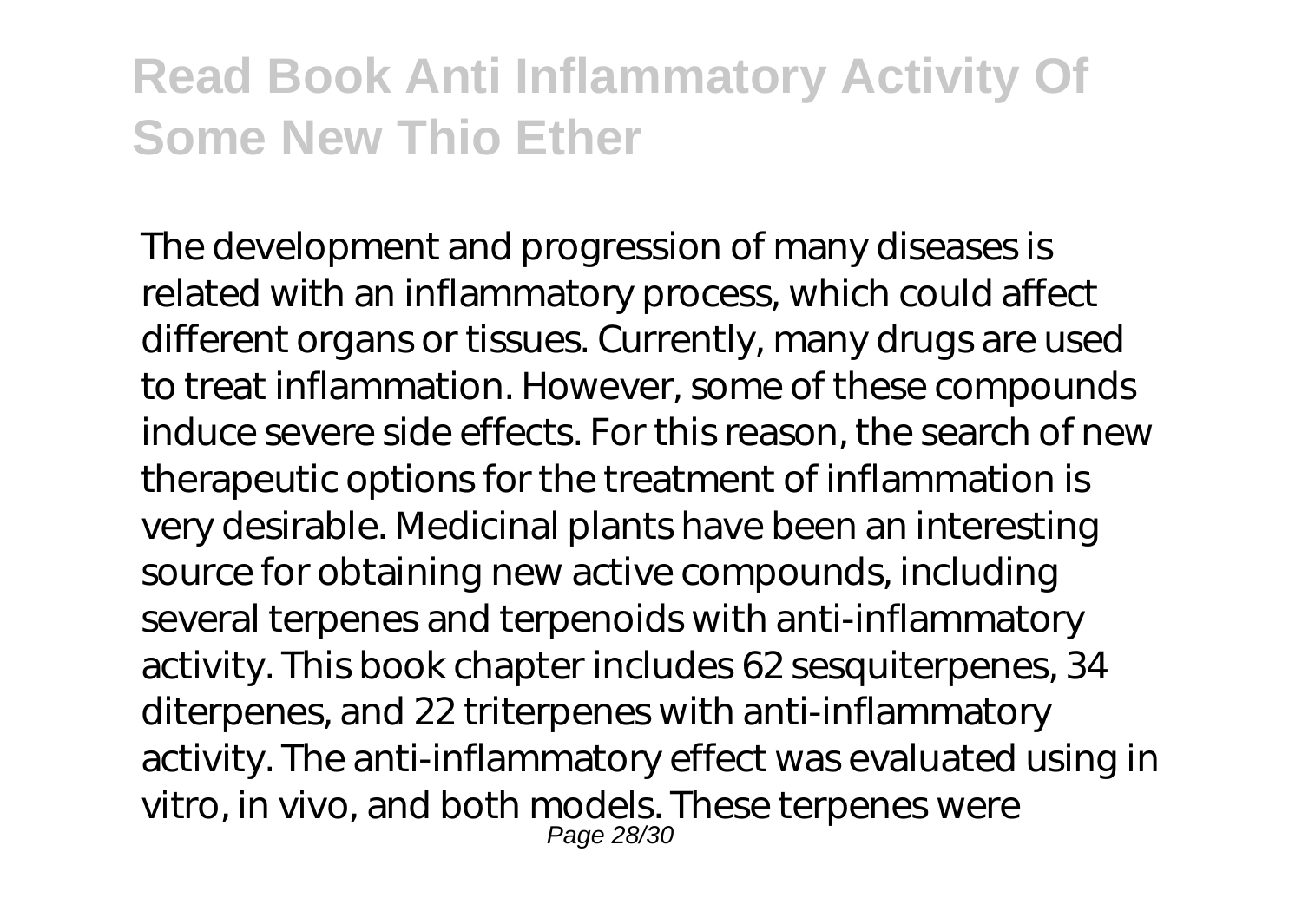obtained from 44 plant species belonging to 25 botanical families. Eight of theses species belong to the Asteraceae family and four to Lamiaceae family, respectively, and the other species belong to 13 different botanical families, one sesquiterpene was obtained from a sponge and two diterpenes were isolated from corals.

Terpenes belong to the diverse class of chemical constituents isolated from materials found in nature (plants, fungi, insects, marine organisms, plant pathogens, animals and endophytes). These metabolites have simple to complex structures derived from Isopentyl diphosphate (IPP), dimethyl allyl diphosphate (DMAPP), mevalonate and deoxyxylulose biosynthetic pathways. Terpenes play a very Page 29/30